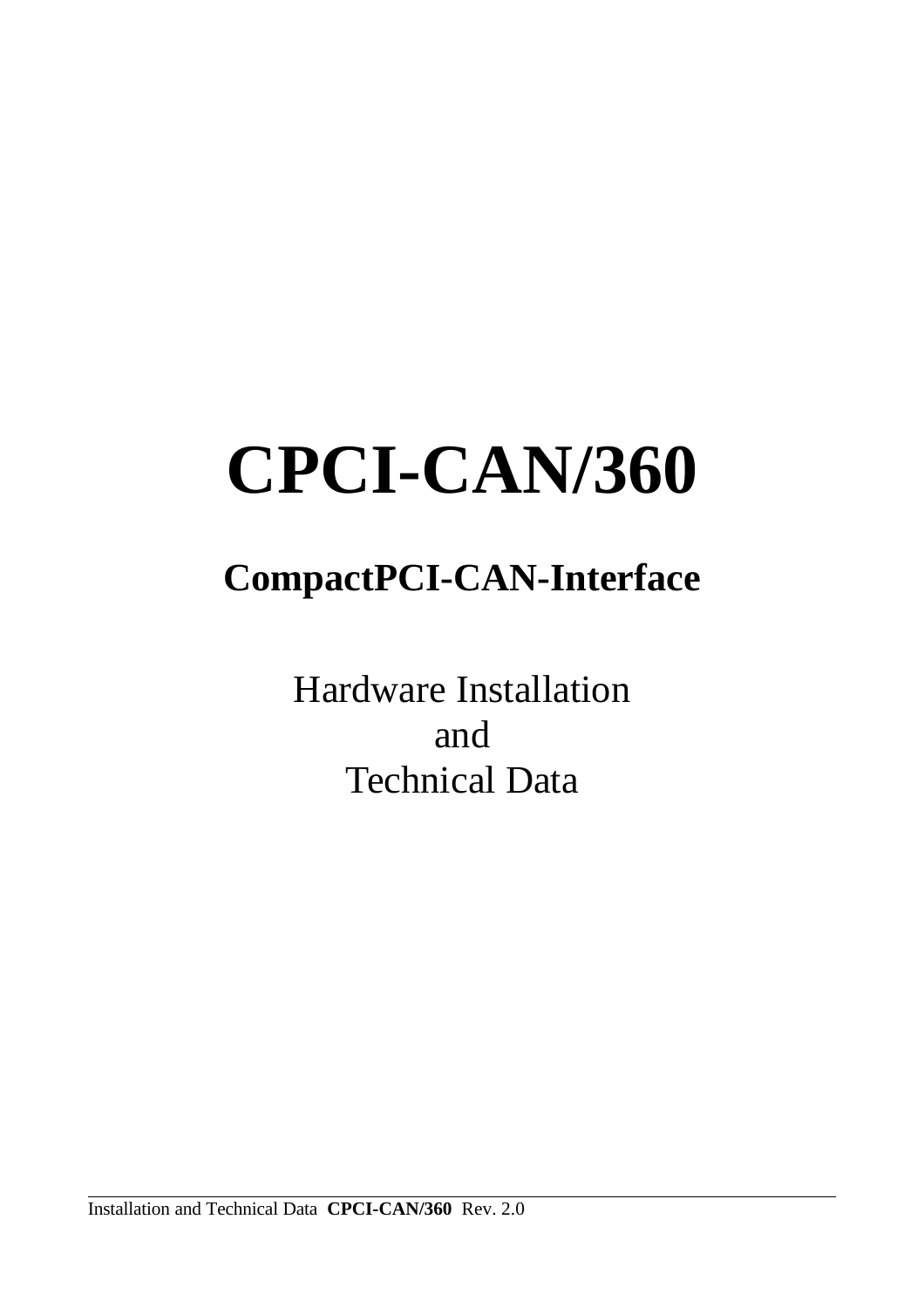| Document file: | I:\texte\Doku\MANUALS\CPCI\CAN-360\Englisch\CPCI360_20H.en6 |  |
|----------------|-------------------------------------------------------------|--|
| Date of print: | 01.03.2002                                                  |  |

| <b>PCB</b> version: | -CPCI/360 Rev.<br>'AN- $\prime$ |
|---------------------|---------------------------------|
|---------------------|---------------------------------|

### **Changes in the chapters**

The changes in the document listed below affect changes in the hardware as well as changes in the description of the facts only.

| Chapter                  | Changes versus previous version             |
|--------------------------|---------------------------------------------|
| $\overline{\phantom{0}}$ | Module CAN-CPCI/360 renamed to CPCI-CAN/360 |
| $\overline{\phantom{0}}$ |                                             |

Technical details are subject to change without further notice.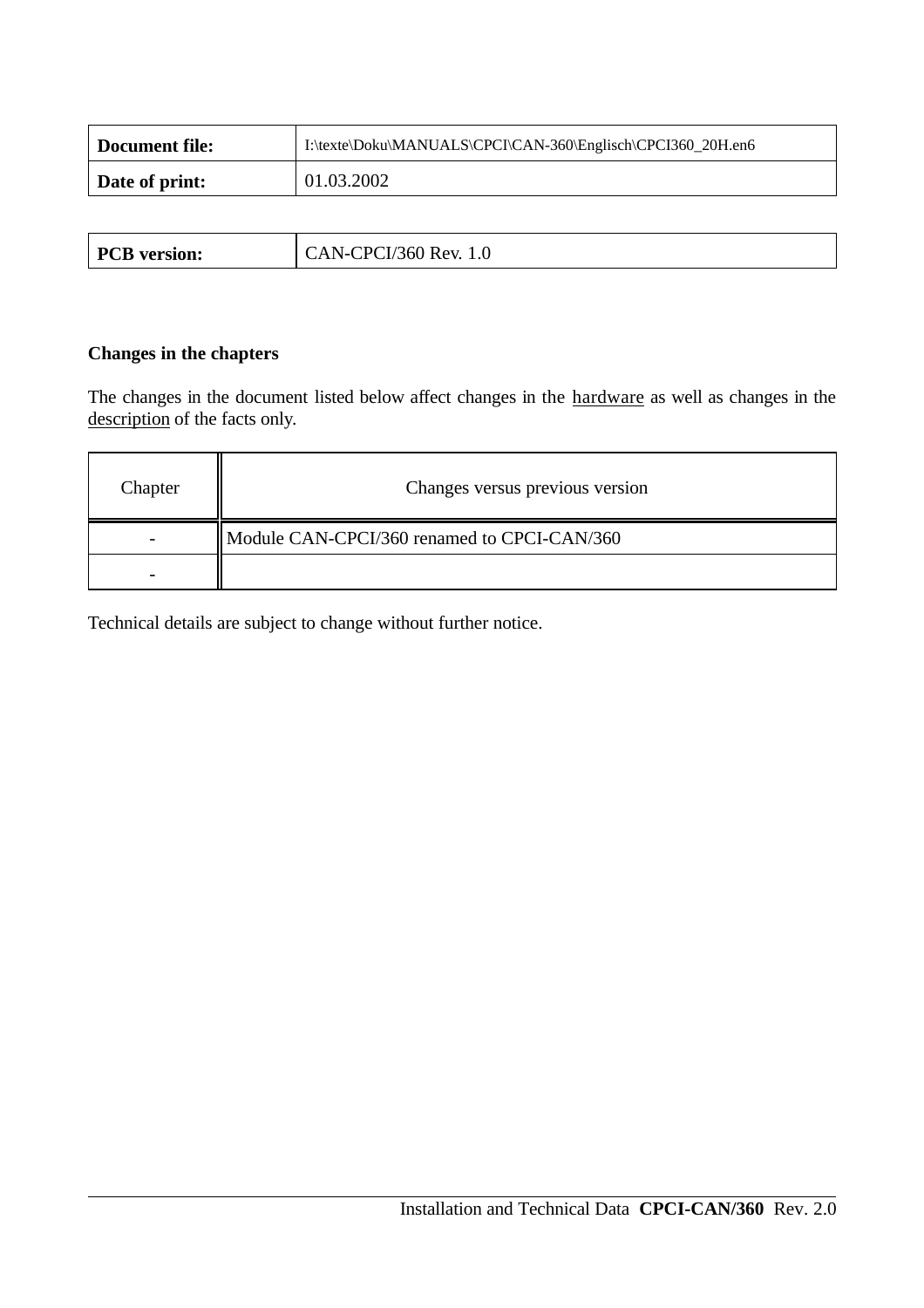#### N O T E

The information in this document has been carefully checked and is believed to be entirely reliable. **esd** makes no warranty of any kind with regard to the material in this document, and assumes no responsibility for any errors that may appear in this document. **esd** reserves the right to make changes without notice to this, or any of its products, to improve reliability, performance or design.

**esd** assumes no responsibility for the use of any circuitry other than circuitry which is part of a product of **esd** gmbh.

**esd** does not convey to the purchaser of the product described herein any license under the patent rights of **esd** gmbh nor the rights of others.

#### **esd electronic system design gmbh**

Vahrenwalder Str. 207 30165 Hannover **Germany** 

| Phone:    | $+49-511-37298-0$        |
|-----------|--------------------------|
| Fax:      | $+49-511-37298-68$       |
| E-mail:   | info@esd-electronics.com |
| Internet: | www.esd-electronics.com  |

**USA / Canada** 7667 W. Sample Road Suite 127 Coral Springs, FL 33065 USA

| Phone:  | $+1-800-504-9856$         |
|---------|---------------------------|
| Fax:    | $+1-800-288-8235$         |
| E-mail: | sales@esd-electronics.com |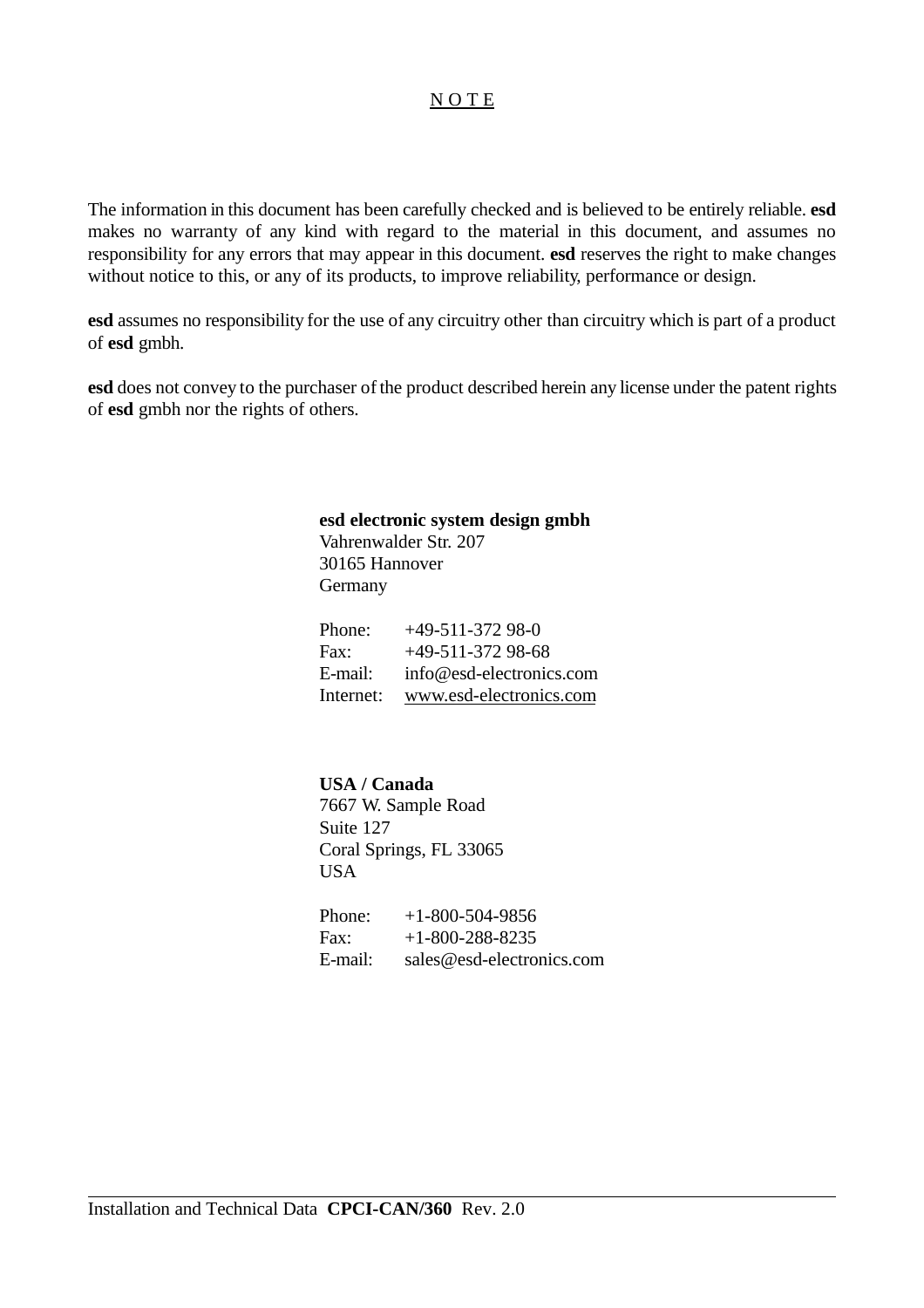# **Contents**

| 5. Assignment of CompactPCI-I/O Connector X101 with CAN Signals 13 |  |
|--------------------------------------------------------------------|--|
|                                                                    |  |
|                                                                    |  |
|                                                                    |  |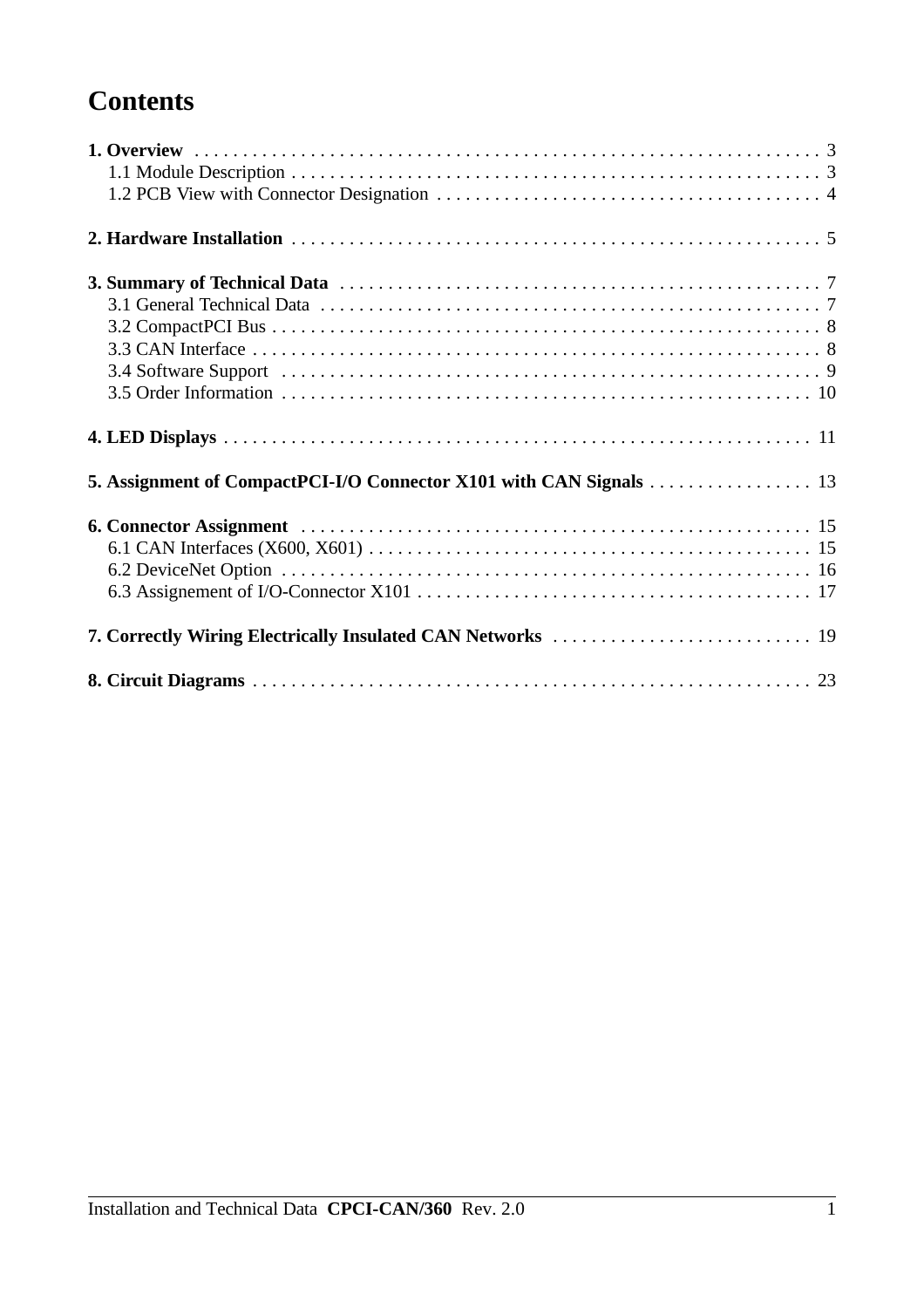This page is intentionally left blank.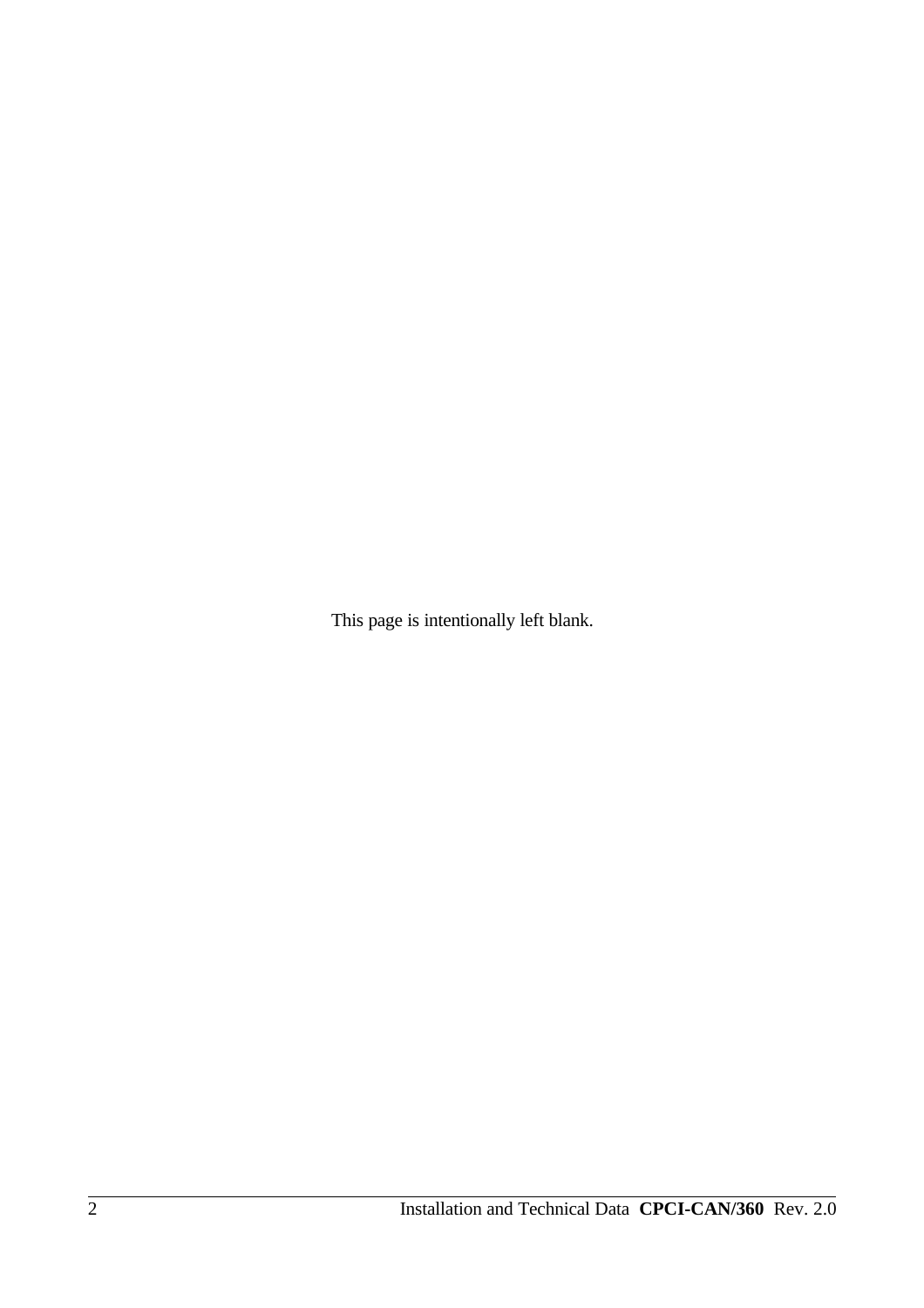

# **1. Overview**

### **1.1 Module Description**



**Fig. 1.1.1:** Block-circuit diagram of the CPCI-CAN/360 module

The CPCI-CAN/360 is a CAN-interface board for the CompactPCI-bus. It uses a high-performance MC68360-type micro controller which manages the CAN data locally. The CAN data is buffered in a local SRAM. Data security and consistency are guaranteed up to 1 MBit/s.

The ISO 11898-compatible CAN interface allows a maximum data-transfer rate of 1MBit/s. The baud rate is among many features of the CAN interfaces which can be configured via software. The CAN interface is electrically isolated from other voltage potentials by means of optocouplers and DC/DC-converters.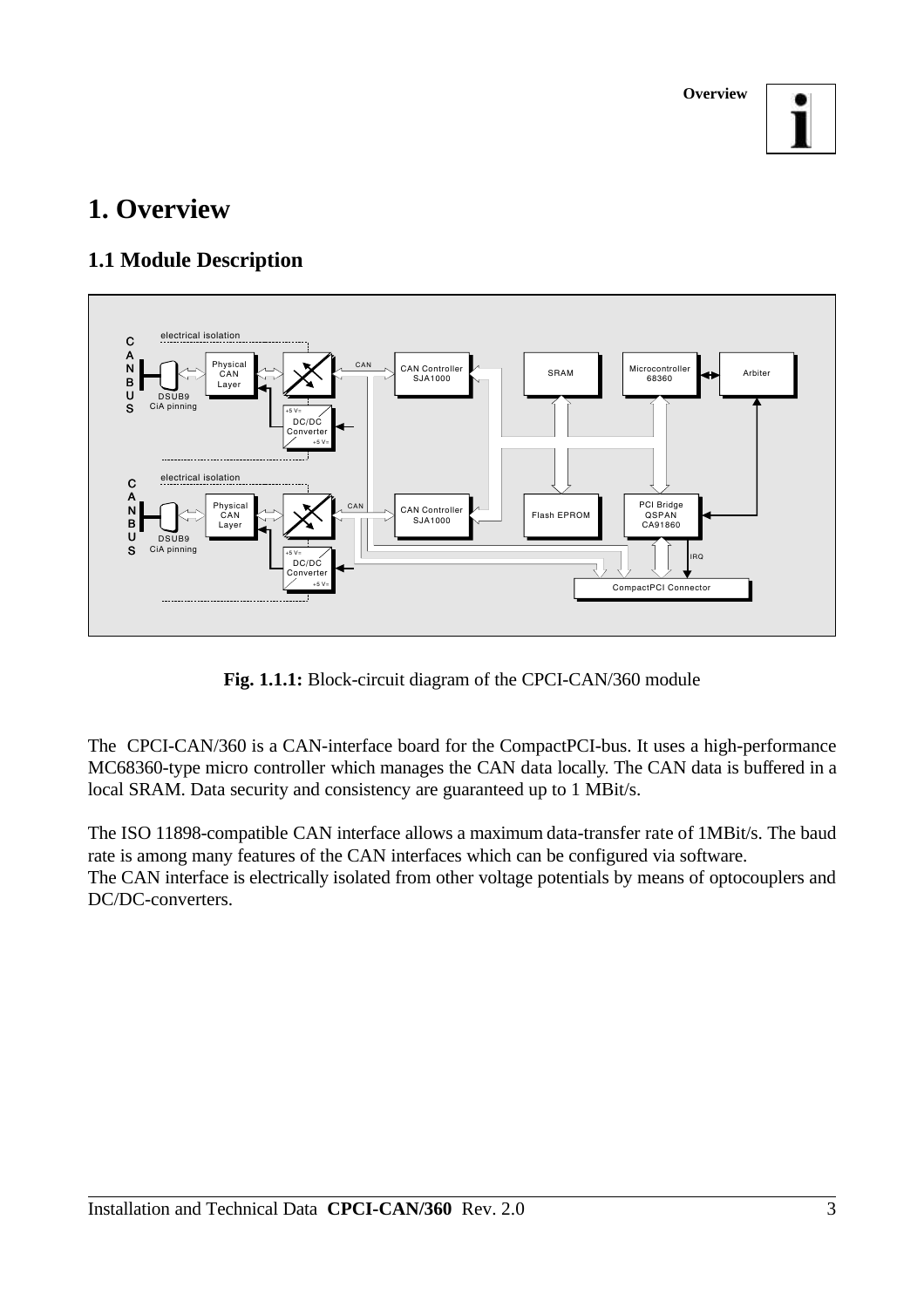

### **1.2 PCB View with Connector Designation**

Fig. 1.2.1: View of the module (graphic without front panel)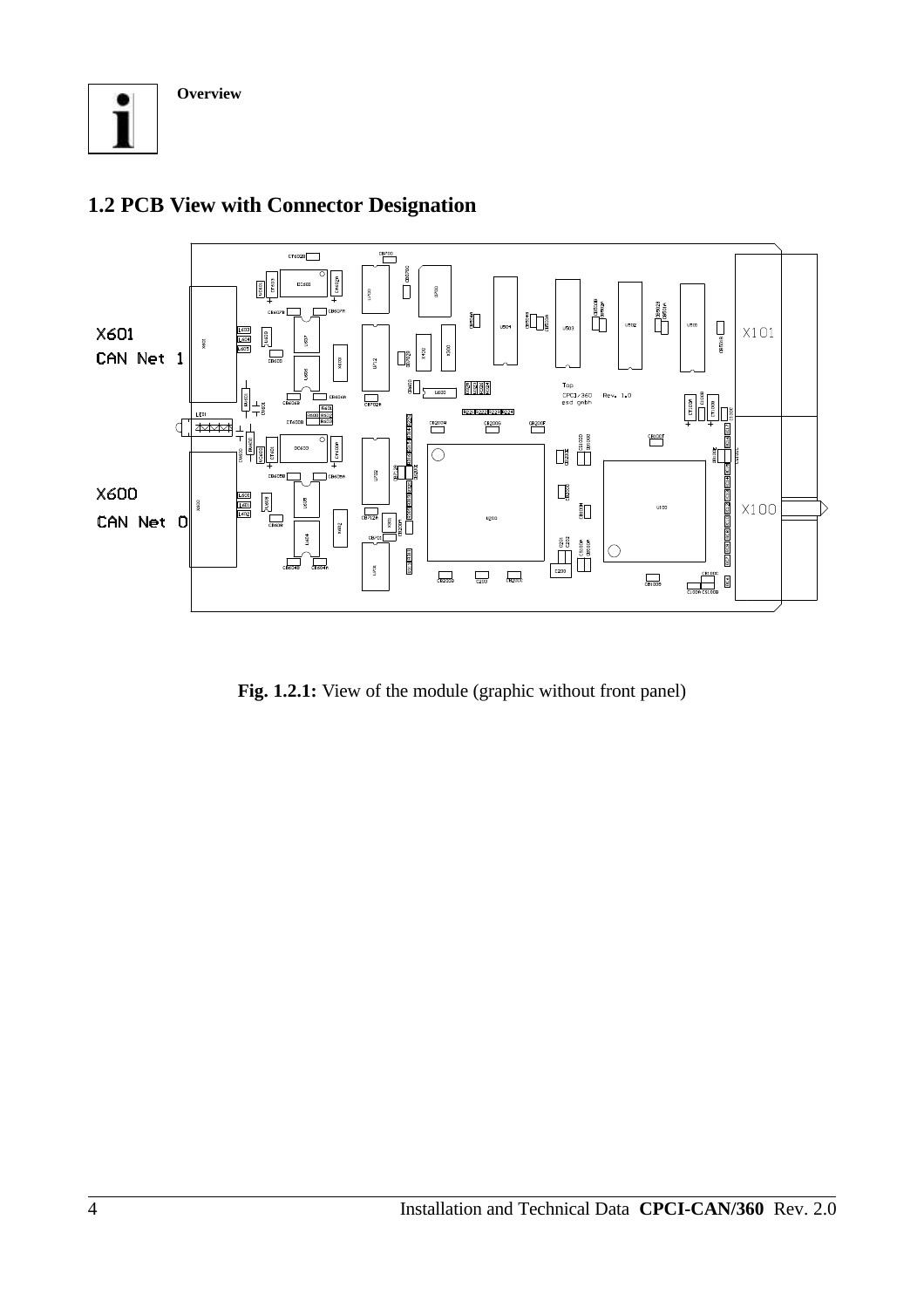

# **2. Hardware Installation**

### **Attention!**

Electrostatic discharges may cause damage to electronic components. To avoid this, please perform the following steps *before* you touch the CAN module, in order to discharge the static electricityfrom your body:

- @ Switch off the power of your computer, but leave it connected to the mains.
- **Please touch the metal case of the computer now to discharge yourself.**
- **EXECUTE:** Furthermore, you should prevent your clothes from touching the CAN module, because your clothes might be electrostatically charged as well.

### **Installation:**

- 1. Switch off your PC and all connected peripheral devices (monitor, printer, etc.). Switch off the other CAN users to whose network the CAN module is to be connected, as well.
- 2. Discharge your body as described above.
- 3. Disconnect your computer from the mains.
- 4. Remove the case from your computer.
- 5. Select a free 3 HE-CompactPCI-bus slot: In *standard configuration* the CAN module fits into any 3 HE slot.

### **Attention!**

- $\overline{O}$  If the configuration of the board has been modified by changing the resistors in a way that the TTL-CAN signals are connected to the CompactPCI-I/O connector X101,
- $\overline{O}$  it must **not** be inserted into slots which are assigned with 64-bit-PCI signals!

 $\mathbf{D}$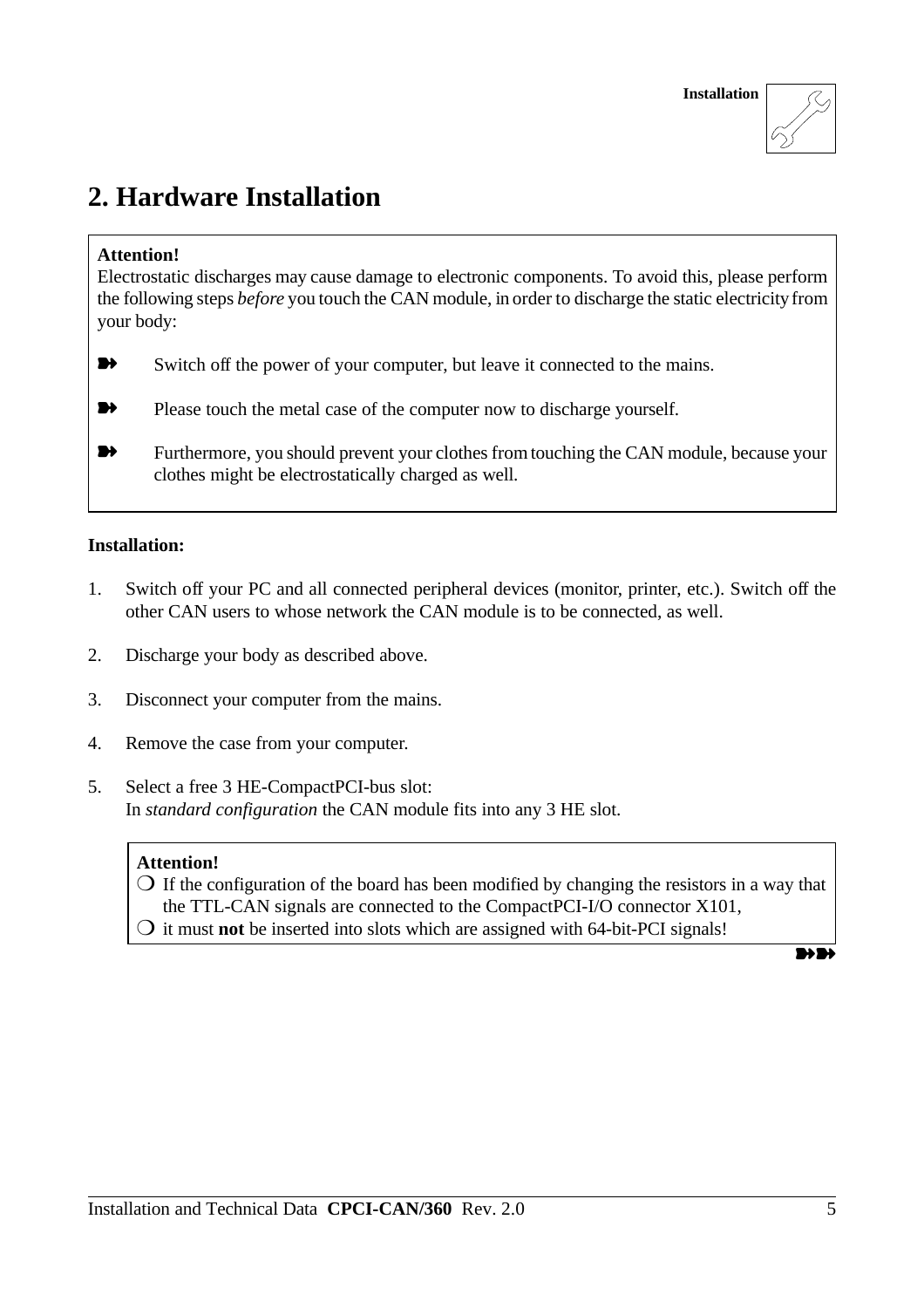

- 6. Insert the CAN module into the slot you have selected.
- 7. Fix the module with the screw designed for it in the front panel.
- 8. Close the computer.
- 9. Connect the CAN.

Please note that the CAN has to be terminated at both ends. **esd** offers T-pieces and terminations for this. Furthermore, the CAN-GND signal must be earthed at *exactly one* point in the CAN network. The termination connectors have a ground contact, therefore. A CAN user whose CAN interface is not electrically insulated acts as an earth connection like the CAN-GND.

The first CAN interface (CAN network 0) is connected via DSUB connector (X600) and the second CAN interface (CAN network 1) is connected via DSUB connector (X601).

- 10. Connect your computer to the mains again.
- 11. Switch on your computer, the peripheral devices and the other CAN user again.
- 12. End of hardware installation.

For software installation, installation programs for Windows operating systems are avialable. They are described in the software manual of the module.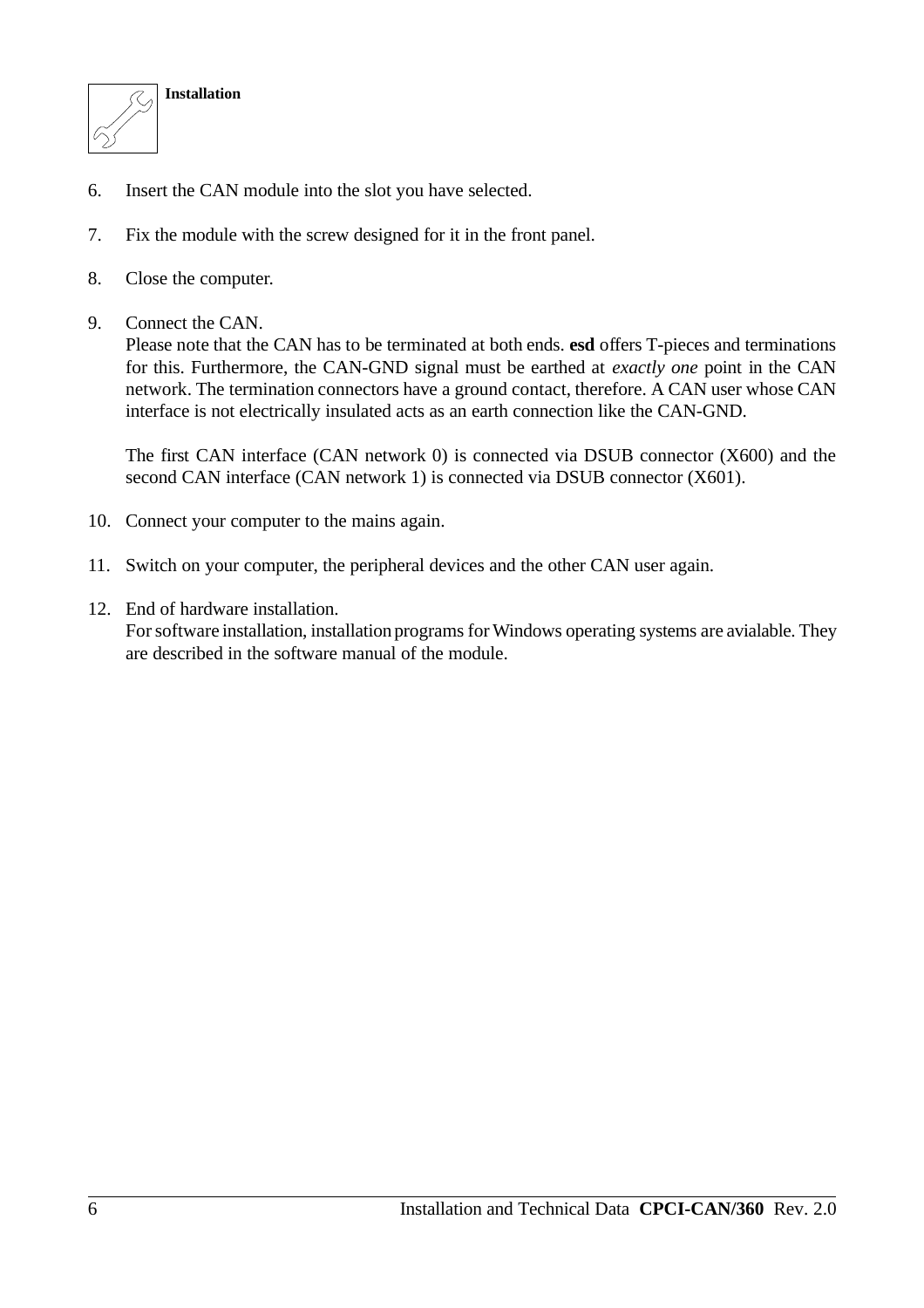

# **3. Summary of Technical Data**

### **3.1 General Technical Data**

| Ambient temperature | $0+50$ °C,<br>also available for -45 $°C+85$ $°C$                                                                                                                                                                                                                                                                                                                                                                                                                                                                                                   |  |  |
|---------------------|-----------------------------------------------------------------------------------------------------------------------------------------------------------------------------------------------------------------------------------------------------------------------------------------------------------------------------------------------------------------------------------------------------------------------------------------------------------------------------------------------------------------------------------------------------|--|--|
| Humidity            | max. 90 %, non-condensing                                                                                                                                                                                                                                                                                                                                                                                                                                                                                                                           |  |  |
| Power supply        | via CompactPCI-bus,<br>nominal voltage: $5 \text{ V } \pm 5\%$                                                                                                                                                                                                                                                                                                                                                                                                                                                                                      |  |  |
| Connectors          | $X100$ (132-pin post connector) -<br>CompactPCI-board connector<br>$X101$ (132-pin post connector) -<br>CompactPCI-rear-panel-I/O<br>X600 (DSUB9/male) - CAN network 0<br>X601 (DSUB9/male) - CAN network 1<br>X602 (8-pin male) - opt. DeviceNet interface network 0<br>X603 (8-pin male) - opt. DeviceNet interface network 1<br>The following connectors are only equipped for programming<br>and testing:<br>X301 (4-pin SMD female) - serial interface<br>X301 (10-pin post conn.) - BDM interface<br>$X400$ (8-pin male)<br>- ISP programming |  |  |
| <b>Dimensions</b>   | 100 mm x 160 mm                                                                                                                                                                                                                                                                                                                                                                                                                                                                                                                                     |  |  |
| Weight              | $<$ 250 g                                                                                                                                                                                                                                                                                                                                                                                                                                                                                                                                           |  |  |

**Table 3.1.1:** General data of the module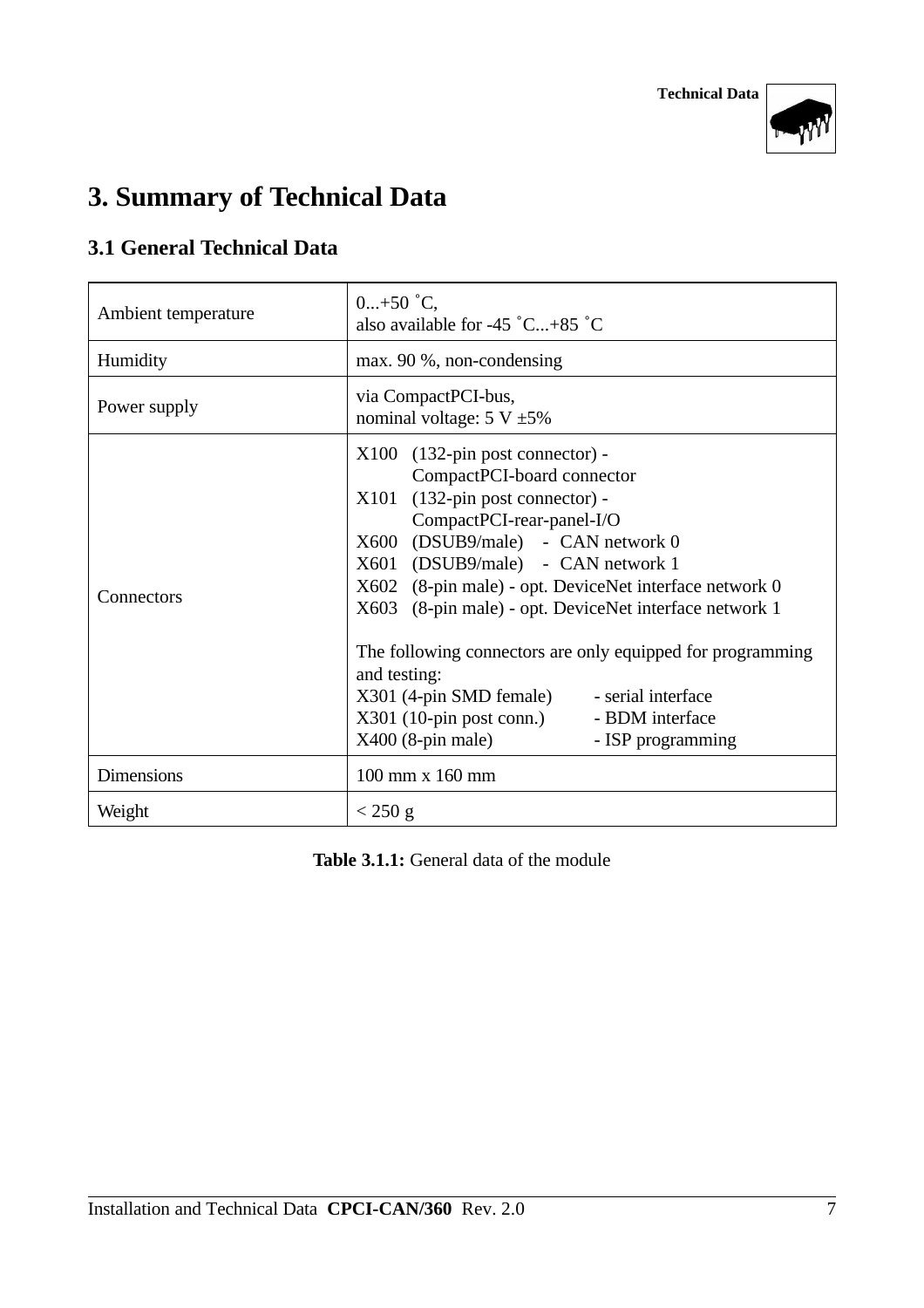

# **3.2 CompactPCI Bus**

| Host bus             | PCI bus according to PCI Local Bus Specification 2.1 |  |
|----------------------|------------------------------------------------------|--|
| PCI-data/address bus | 32 bits                                              |  |
| Controller           | QSPAN CA91860                                        |  |
| Interrupt            | Interrupt signal A                                   |  |
| Board dimensions     | according to CompactPCI-Specification, Rev. 1.0      |  |
| Connectors           |                                                      |  |

### **Table 3.2.1:** CompactPCI-bus data

# **3.3 CAN Interface**

| Number                                                       | 2 CAN interfaces                                                                                                                                                                                                                                                                    |  |
|--------------------------------------------------------------|-------------------------------------------------------------------------------------------------------------------------------------------------------------------------------------------------------------------------------------------------------------------------------------|--|
| <b>CAN</b> controller                                        | SJA1000                                                                                                                                                                                                                                                                             |  |
| CAN protocol                                                 | Basic-CAN 2.0A/B                                                                                                                                                                                                                                                                    |  |
| Physical interface                                           | Physical Layer according to ISO 11898, transmission rate<br>programmable between 10 kbit/s and 1 Mbit/s                                                                                                                                                                             |  |
| Bus termination of 120 $\Omega$                              | has to be set externally                                                                                                                                                                                                                                                            |  |
| Electrical insulation of CAN<br>interfaces from other blocks | both CAN interfaces are electrically insulated from each other<br>and other CompactPCI-bus potentials by means of optical<br>couplers and DC/DC-converters                                                                                                                          |  |
| DeviceNet option                                             | one adapter board each for every channel with Phoenix<br>Combicon connector (or equivalent), optical couplers and<br>CAN drivers according to DeviceNet Specification 'DeviceNet<br>Communication Model and Protocol, Rel. 2.0',<br>DeviceNet connectors accessible via front panel |  |

**Table 3.3.1:** Data of CAN interface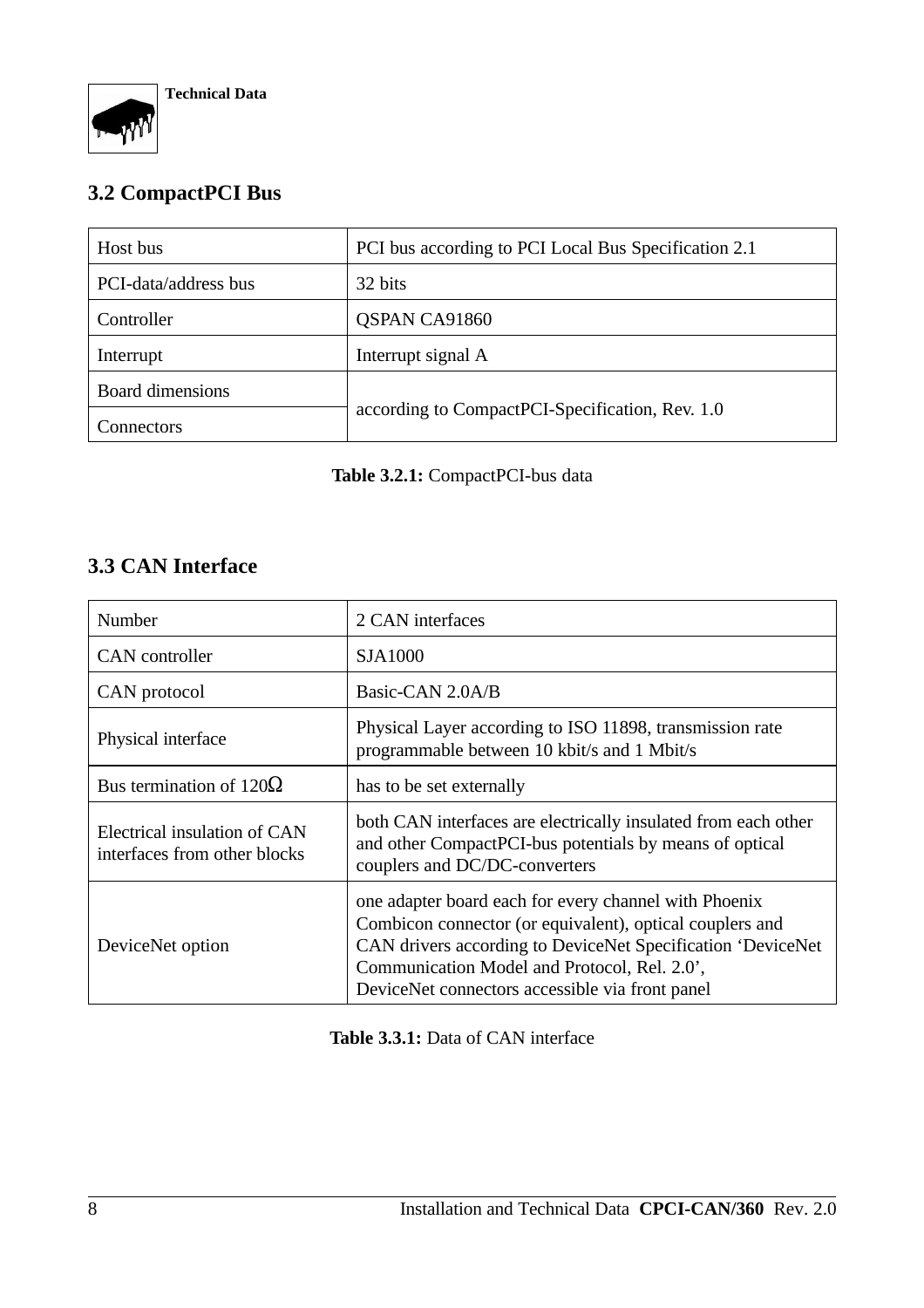

### **3.4 Software Support**

The product package includes software examples for DOS and Windows 3.11. Furthermor, software drivers for Windows NT/XP/2000 and Windows 9x/ME are available. The Windows-NT driver is written in kernel mode and is multi-processor conform. The Windows-9x/ME driver is realized as VxD. The firmware can be loaded from the PC into the flash EPROM.

Software packages for CANopen are available.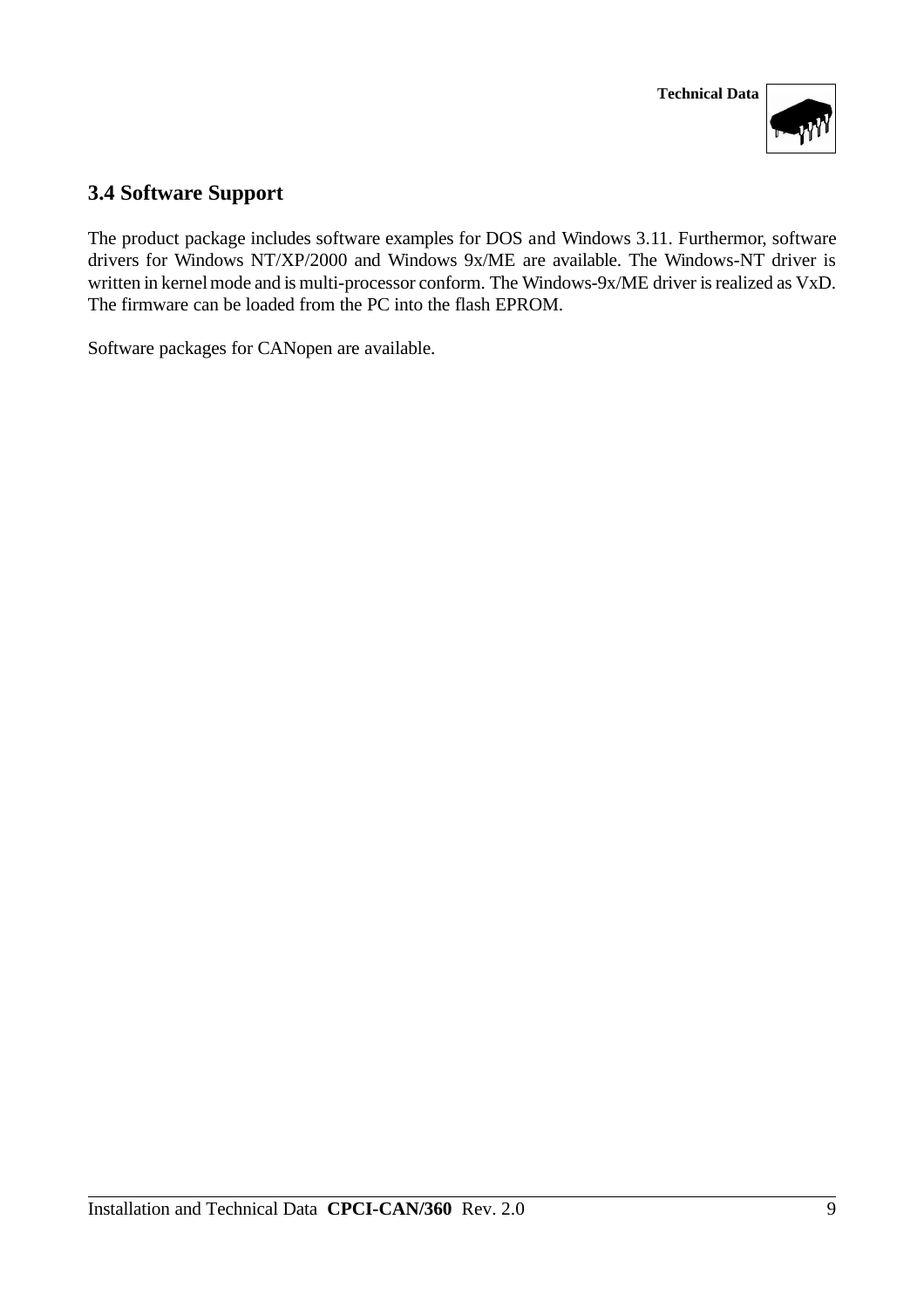

### **3.5 Order Information**

| <b>Type</b>               | Features                                                            | Order No. |
|---------------------------|---------------------------------------------------------------------|-----------|
| CAN-CPCI/360-2            | $0+50^{\circ}C,$<br>2xCAN,                                          | C.2026.02 |
| CAN-CPCI/360-2-T          | $-40+85^{\circ}C$ ,<br>2xCAN,                                       | C.2026.03 |
| Options:                  |                                                                     |           |
| CAN-CPCI/360-95           | Windows 9x/ME VxD driver                                            | C.2026.10 |
| CAN-CPCI/360-NT           | Windows NT/XP/2000 Device driver                                    | C.2026.11 |
| CAN-CPCI/360-Co           | CANopen Master/Slave-Object licence                                 | C.2026.12 |
| CAN-CPCI/360-Linux-Driver | Linux-Driver                                                        | C.2026.19 |
| CAN-CPCI/360-VxW          | VxWorks-Object licence                                              | C.2026.55 |
| CAN-CPCI/360-ME $*$ )     | English manual for C.2026.02 and<br>C.2026.03                       | C.2026.21 |
| $CAN-API-ME^*)$           | English manual for C.2026.10,<br>C.2026.11, C.2026.19 and C.2026.55 | C.2001.21 |
| $CAL/CANopen-ME*)$        | English manual for C.2026.12                                        | C.2002.21 |

\*) If manual and product are ordered together, the manual is included free of charge.

**Table 3.5.1:** Order information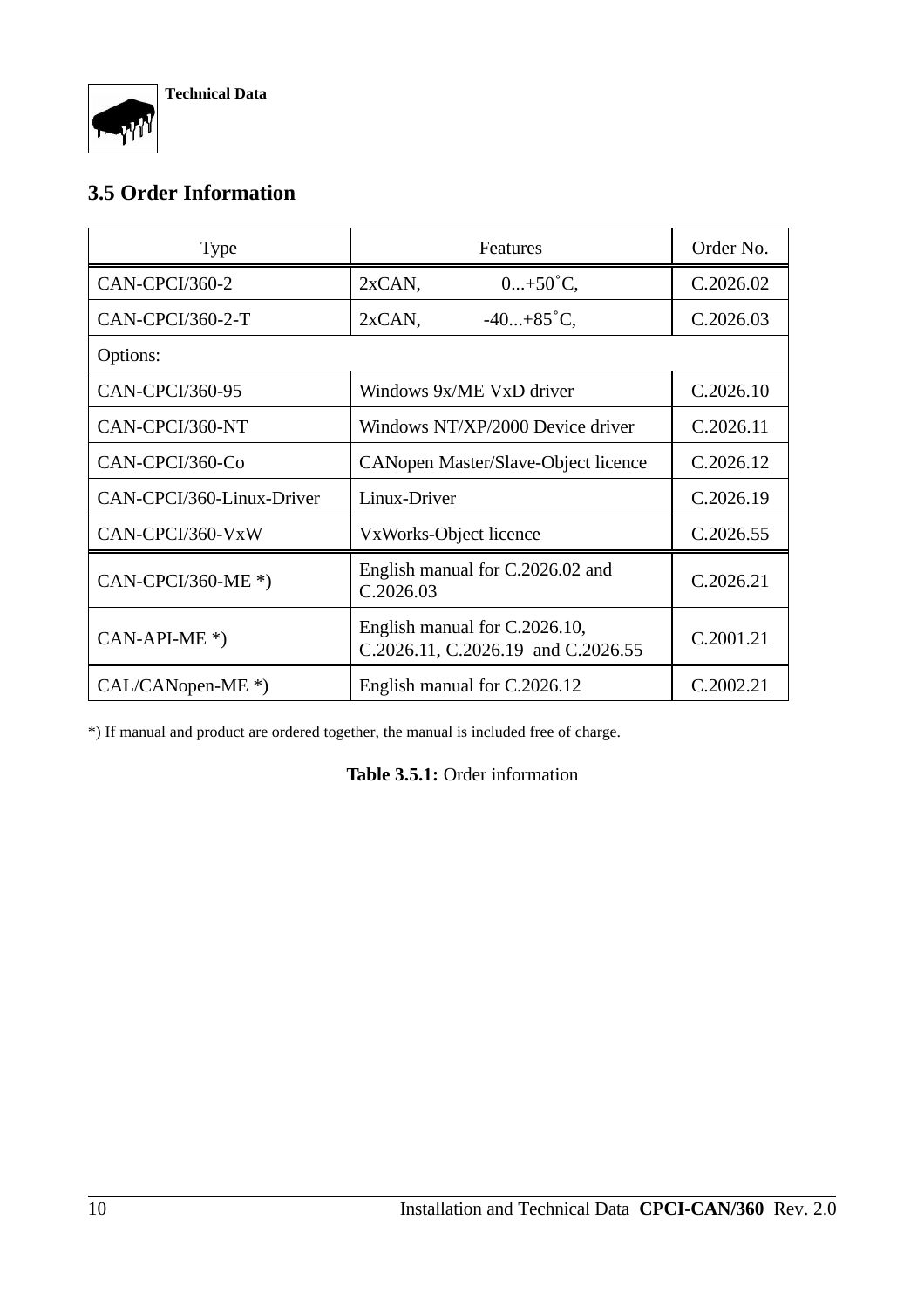| I<br>l                  |  |
|-------------------------|--|
| ı<br>Ξ<br>Ĩ.<br>22<br>Ξ |  |
|                         |  |
|                         |  |

# **4. LED Displays**

The module has got four LEDs in the front panel. The green LED shows that the 5 V supply voltage is available. The other three LEDs can be controlled by three ports of controller 68360. The firmware does not support them yet (12/99).



**Fig. 4.1.1:** Position and colours of the LEDs

|                      |         | Name                     | Function of display when |                        |
|----------------------|---------|--------------------------|--------------------------|------------------------|
| <b>LED</b><br>Colour | LED off |                          | LED on                   |                        |
| LED1D                | green   | power                    | no power supply          | power supply available |
| LED1C                | red     | $\overline{\phantom{a}}$ | not implemented          |                        |
| LED1B                | yellow  | $\overline{\phantom{a}}$ | not implemented          |                        |
| LED1A                | red     | -                        | not implemented          |                        |

**Table 4.1.1:** Display function of LEDs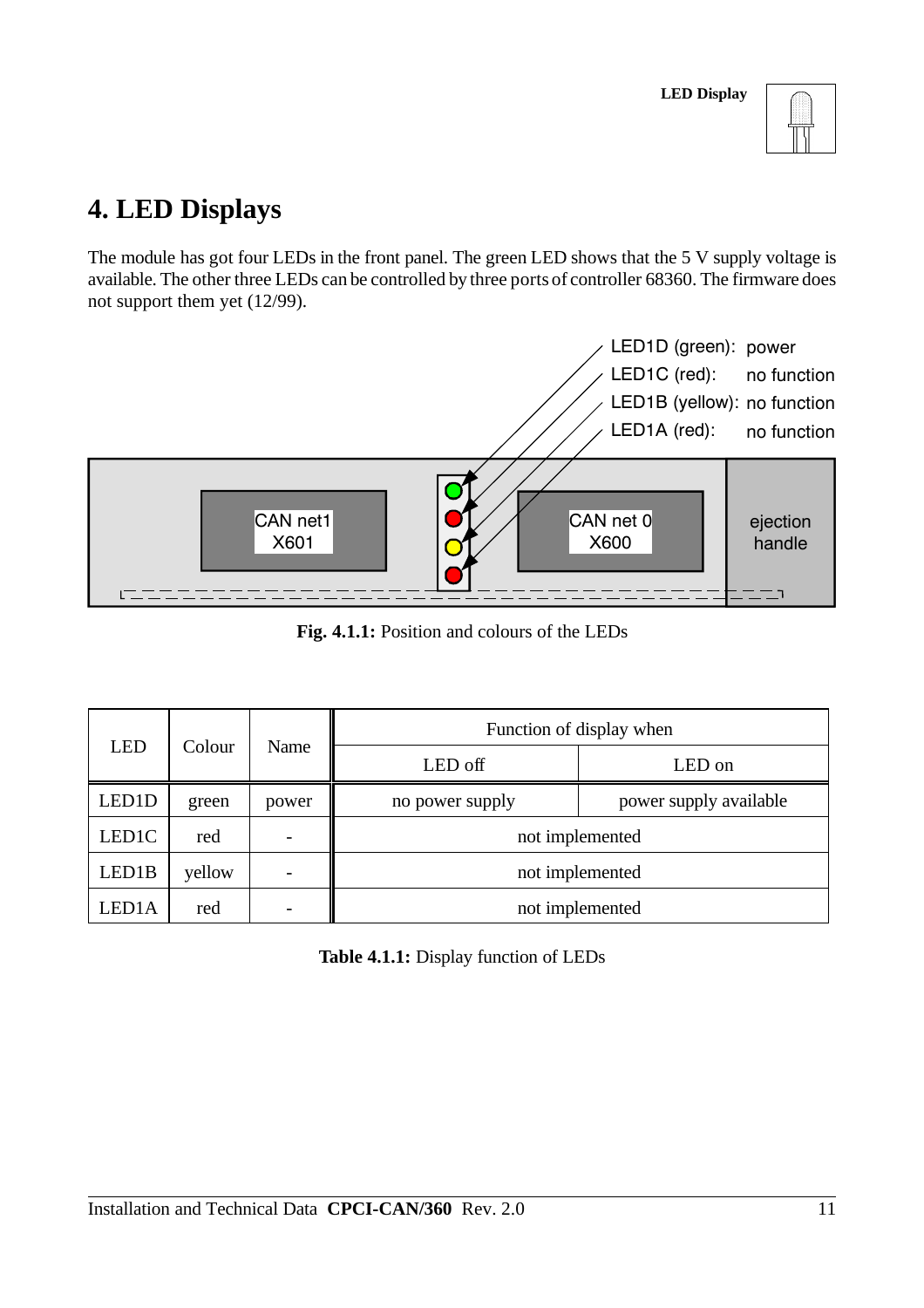This page is intentionally left blank.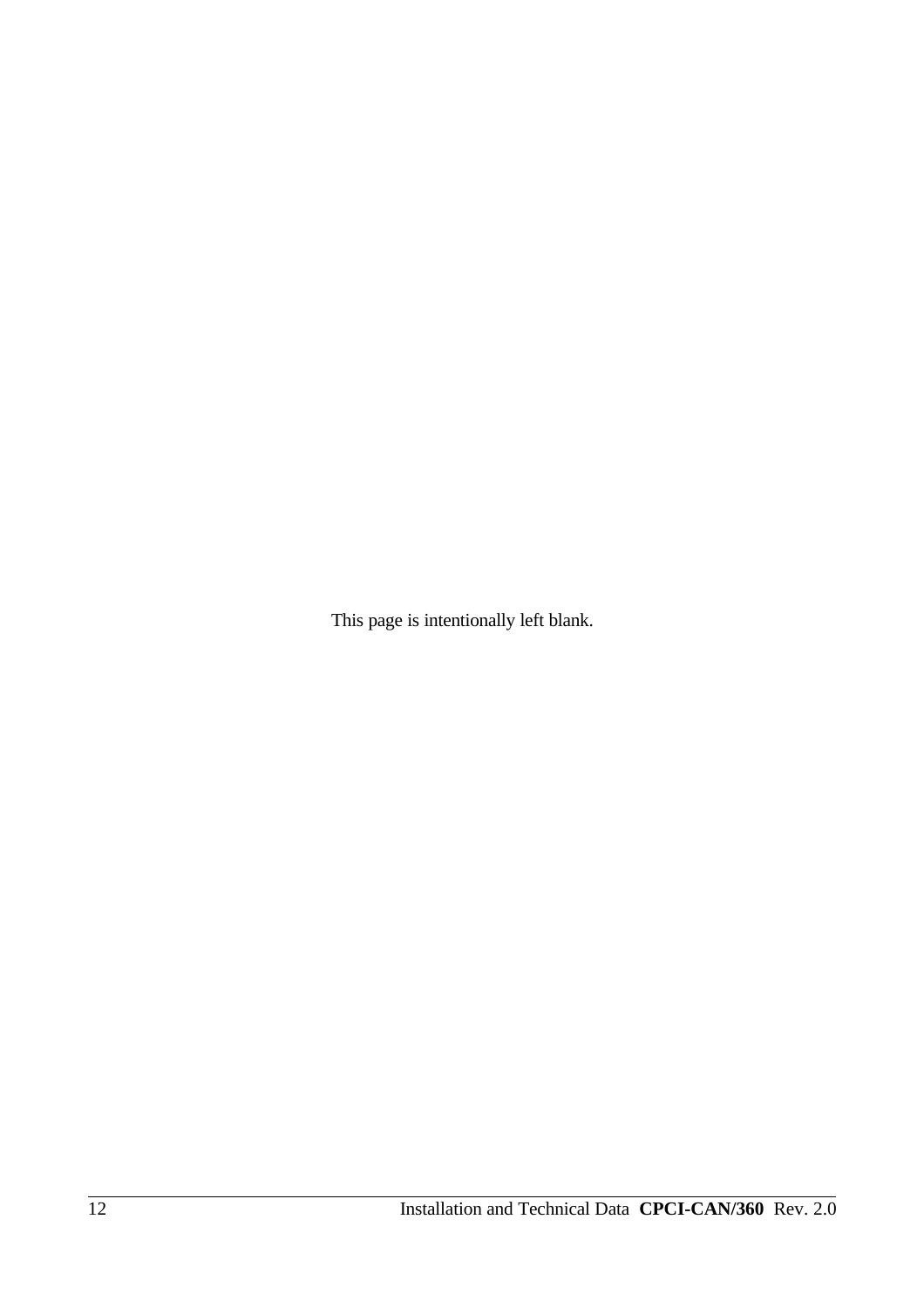

# **5. Assignment of CompactPCI-I/O Connector X101 with CAN Signals**

The assignment of the local CAN interface and the CompactPCI-I/O connector X101 can be modified byvarying the resistors, ifrequired. By changing the assembly the CAN signals can be intercepted *before* the ISO11898 interface and be supplied to X101.

This option has to be stated in your order. Please do not hesitate to contact our Support.

#### **Attention!**

If the resistor bridges are assembled, only either the local physical interface or signals must be connected to X101, otherwise the CAN signals are short-circuited.

When the module is shipped in standard configuration, the CompactPCI-I/O connector X101 is only assigned with a few GND-signals. This means that in this case the boards can perfectly be inserted into slotsin which the rear-panel-I/O connector on the CompactPCI-rear panel has been designed for 64-bits access. In every other configuration the module must only be inserted into slots which were designed for I/O-signals, otherwise the module or other parts of the CompactPCI system might be destroyed!



**Fig. 5.1.1:** Diagram of the possible assignments of connector X101 (only CAN network 0 is shown)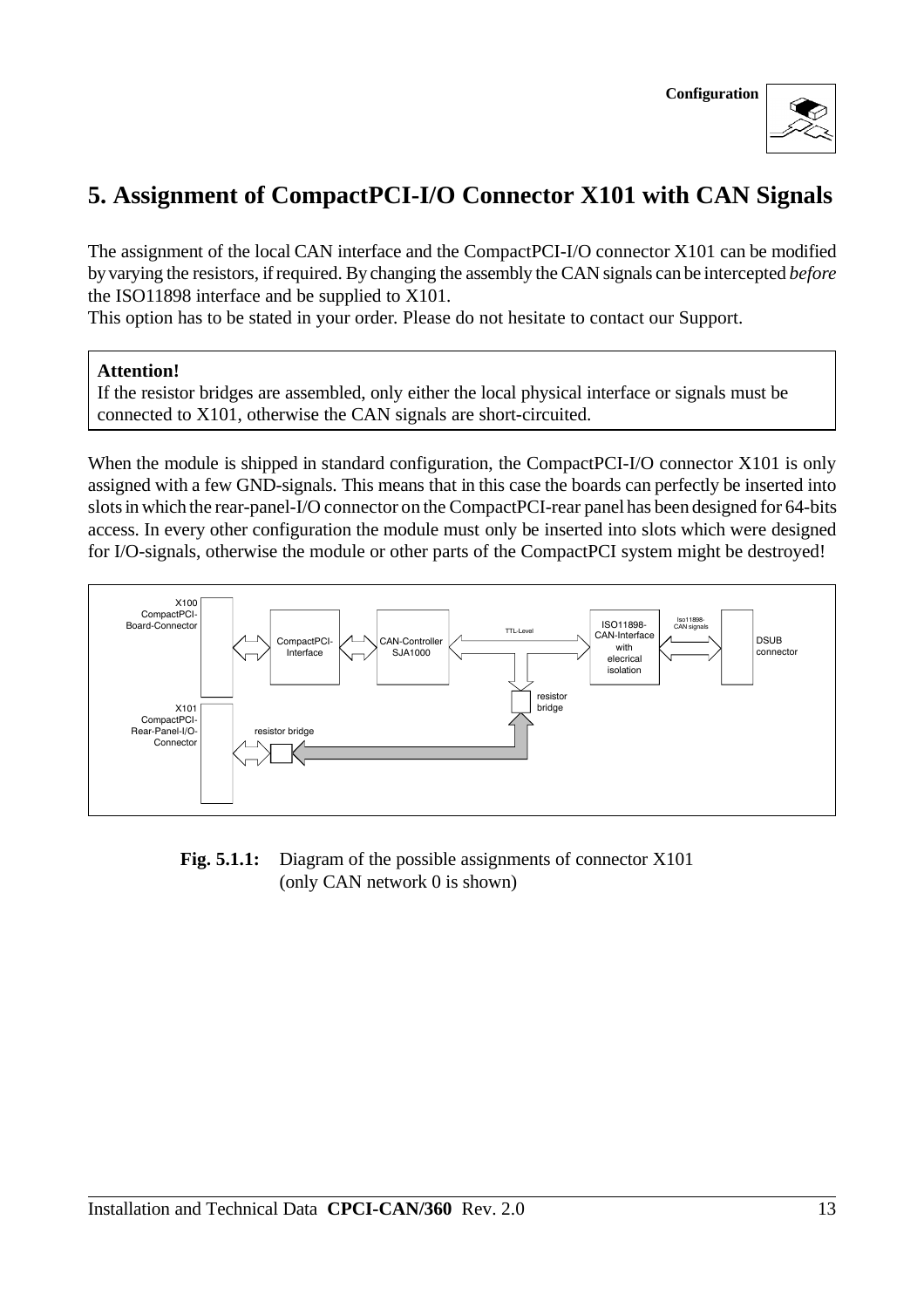This page is intentionally left blank.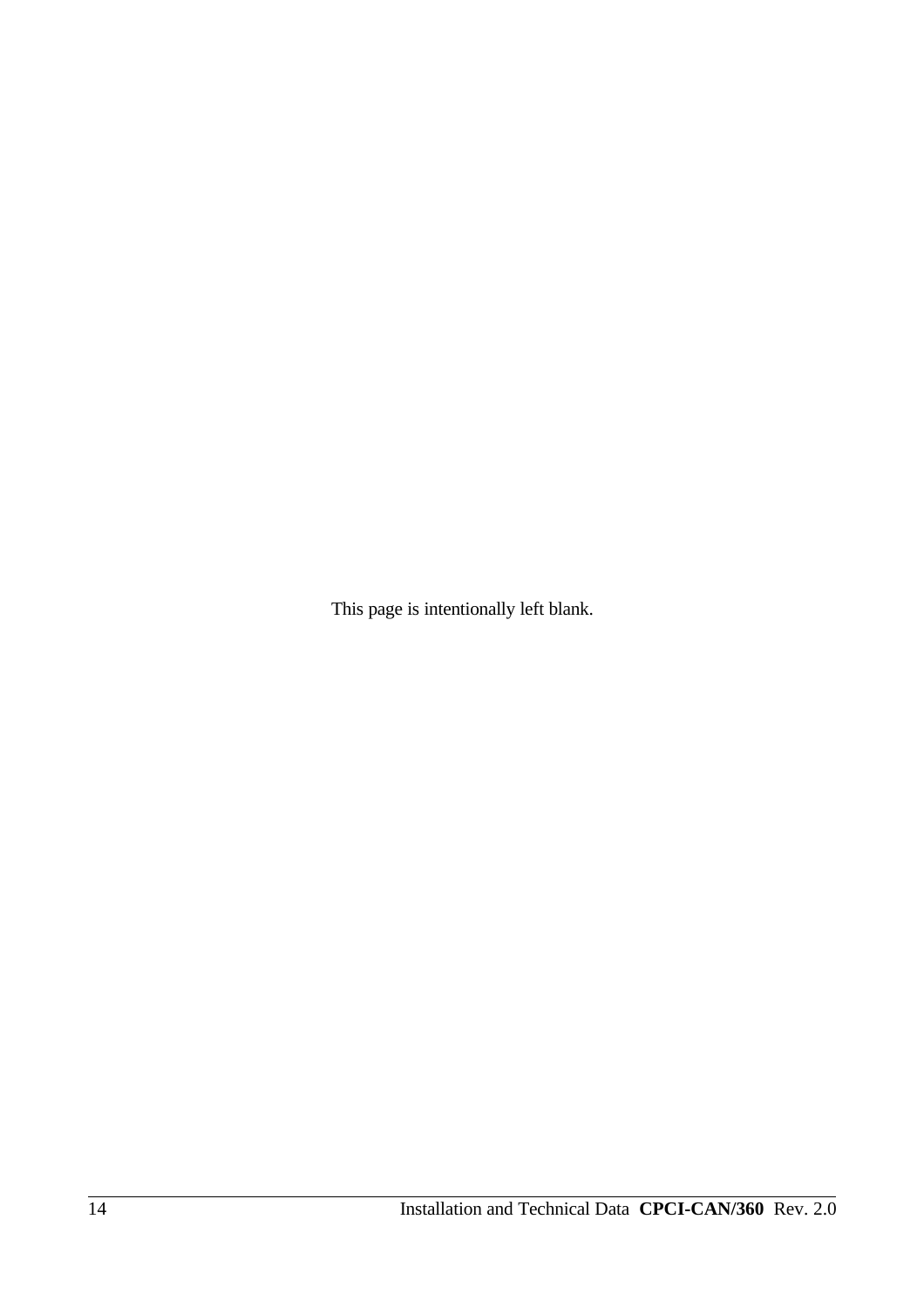

# **6. Connector Assignment**

### **6.1 CAN Interfaces (X600, X601)**

The signals in the connectors of CAN interface 1 (network 0: X600) and interface 2 (network 1: X601) are identical. The connectors are 9-pin male DSUB connectors.



#### **Pin Assignment:**

| Signal   | Pin |                | Signal   |  |
|----------|-----|----------------|----------|--|
|          |     |                | reserved |  |
| CAN_GND  | 6   | $\overline{2}$ | CAN L    |  |
| CAN_H    |     |                |          |  |
| reserved | 8   | 3              | CAN_GND  |  |
|          | 9   |                | reserved |  |
| reserved |     |                | shield   |  |

9-pin DSUB connector

#### **Signal Description:**

- CAN<sub>L</sub>, CAN<sub>H...</sub> CAN-signal lines
- CAN\_GND ... reference potential of local CAN-physical layer
- shield ... potential of connector case
- reserved... reserved for future applications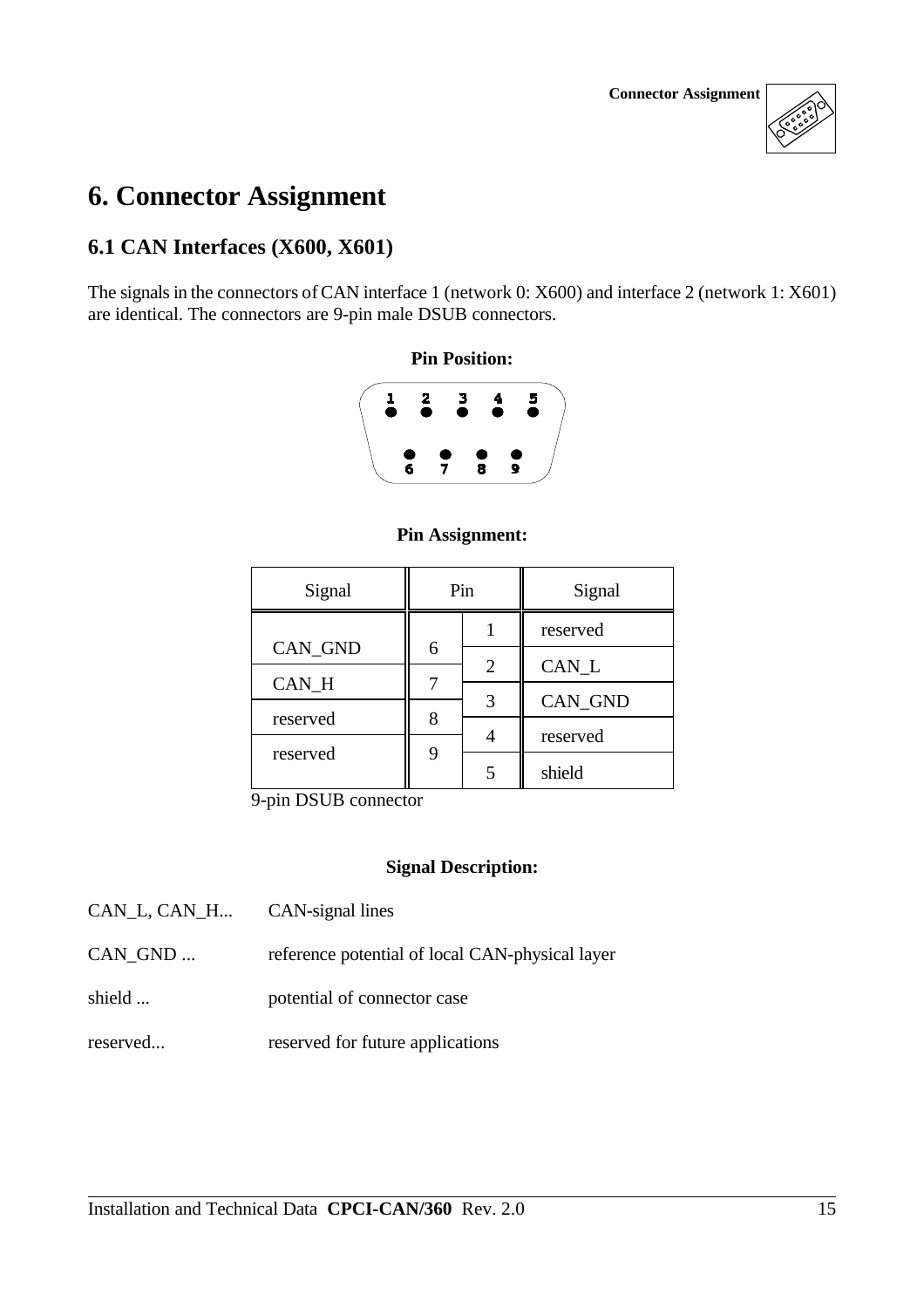

### **6.2 DeviceNet Option**

If the module has got the DeviceNet interface, the DSUB connectors are not available. 5-pin Phoenix-Combicon connectors MSTB 2.5/-GF-5.08 (or equivalent) are used.

**Pin Position: Pin assignment:**

| 1      | o |  |
|--------|---|--|
| 2<br>3 | o |  |
|        | o |  |
| 4      | o |  |
| 5      | o |  |
|        |   |  |

| 1 ш аээгдишсиг. |         |  |  |
|-----------------|---------|--|--|
| Pin             | Signal  |  |  |
| 1               | $V -$   |  |  |
| $\overline{2}$  | CAN-    |  |  |
| 3               | shield  |  |  |
| 4               | $CAN+$  |  |  |
|                 | $V_{+}$ |  |  |

### **Signal Description:**

| $V_{+}$        | voltage supply for the CAN interface ( $U_{VCC}$ = 24 V $\pm$ 4%) |
|----------------|-------------------------------------------------------------------|
| $V_{\text{-}}$ | reference potential for $V$ + and $CAN$ +/ $CAN$ -                |

CAN+, CAN-... CAN signals

shield... shield (earthed (front panel) via high-impedance RC-combination ( $1M\Omega$ ,  $10nF/500V$ )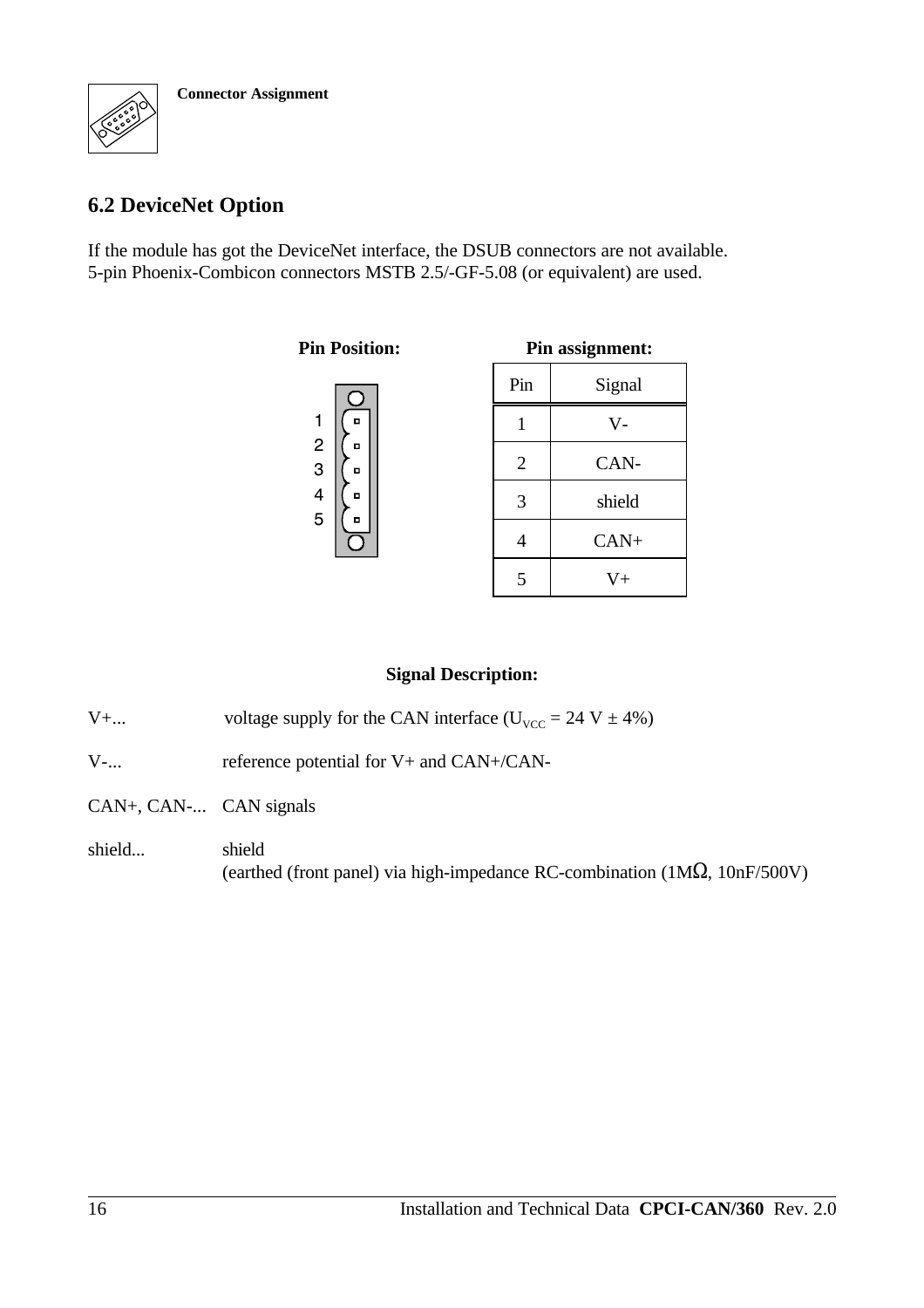

### **6.3 Assignement of I/O-Connector X101**

In standard configuration only the GND-signals are assigned to connector X101. The following signal assigment is only valid, if the configuration resistors are assembled accordingly (refer to page 13).

|                |                           | Signal |        |                  |                         |                  |                      |
|----------------|---------------------------|--------|--------|------------------|-------------------------|------------------|----------------------|
| Pin            | $\mbox{Row}\, \mathbf{Z}$ | Row A  | Row B  | $\mbox{Row}\, C$ | $\mbox{Row}\, \mbox{D}$ | $\mbox{Row\,} E$ | Row F                |
| 1              |                           |        | $R01*$ | $R00*$           | $T01*$                  | $\rm T00^*$      | $\operatorname{GND}$ |
| $\overline{c}$ |                           |        |        |                  |                         |                  |                      |
| 3              |                           |        |        |                  |                         |                  | $\operatorname{GND}$ |
| $\overline{4}$ |                           |        |        |                  |                         |                  |                      |
| 5              |                           |        |        |                  |                         |                  | $\operatorname{GND}$ |
| 6              |                           |        |        |                  |                         |                  |                      |
| 7              |                           |        |        |                  |                         |                  | $\operatorname{GND}$ |
| 8              |                           |        |        |                  |                         |                  |                      |
| 9              |                           |        |        |                  |                         |                  | <b>GND</b>           |
| 10             |                           |        |        |                  |                         |                  |                      |
| 11             |                           |        |        |                  |                         |                  | <b>GND</b>           |
| 12             |                           |        |        |                  |                         |                  |                      |
| 13             |                           |        |        |                  |                         |                  | $\operatorname{GND}$ |
| 14             |                           |        |        |                  |                         |                  |                      |
| 15             |                           |        |        |                  |                         |                  | <b>GND</b>           |
| 16             |                           |        |        |                  |                         |                  |                      |
| 17             |                           |        |        |                  |                         |                  | <b>GND</b>           |
| 18             |                           |        |        |                  |                         |                  |                      |
| 19             |                           |        |        |                  |                         |                  | <b>GND</b>           |
| $20\,$         |                           |        |        |                  |                         |                  |                      |
| 21             |                           |        |        |                  |                         |                  | <b>GND</b>           |
| 22             |                           |        | $T10*$ | $T11*$           | $R10*$                  | $R11*$           |                      |

### **Signal Description:**

T10\*, R10\*, T11\*, R11\* CAN signals, which can be supplied to X101, if the resistors are assembled differently (CAN-controller network 0)

T00\*, R00\*, T01\*, R01\* CAN signals, which can be supplied to X101, if the resistors are assembled differently (CAN-controller network 1)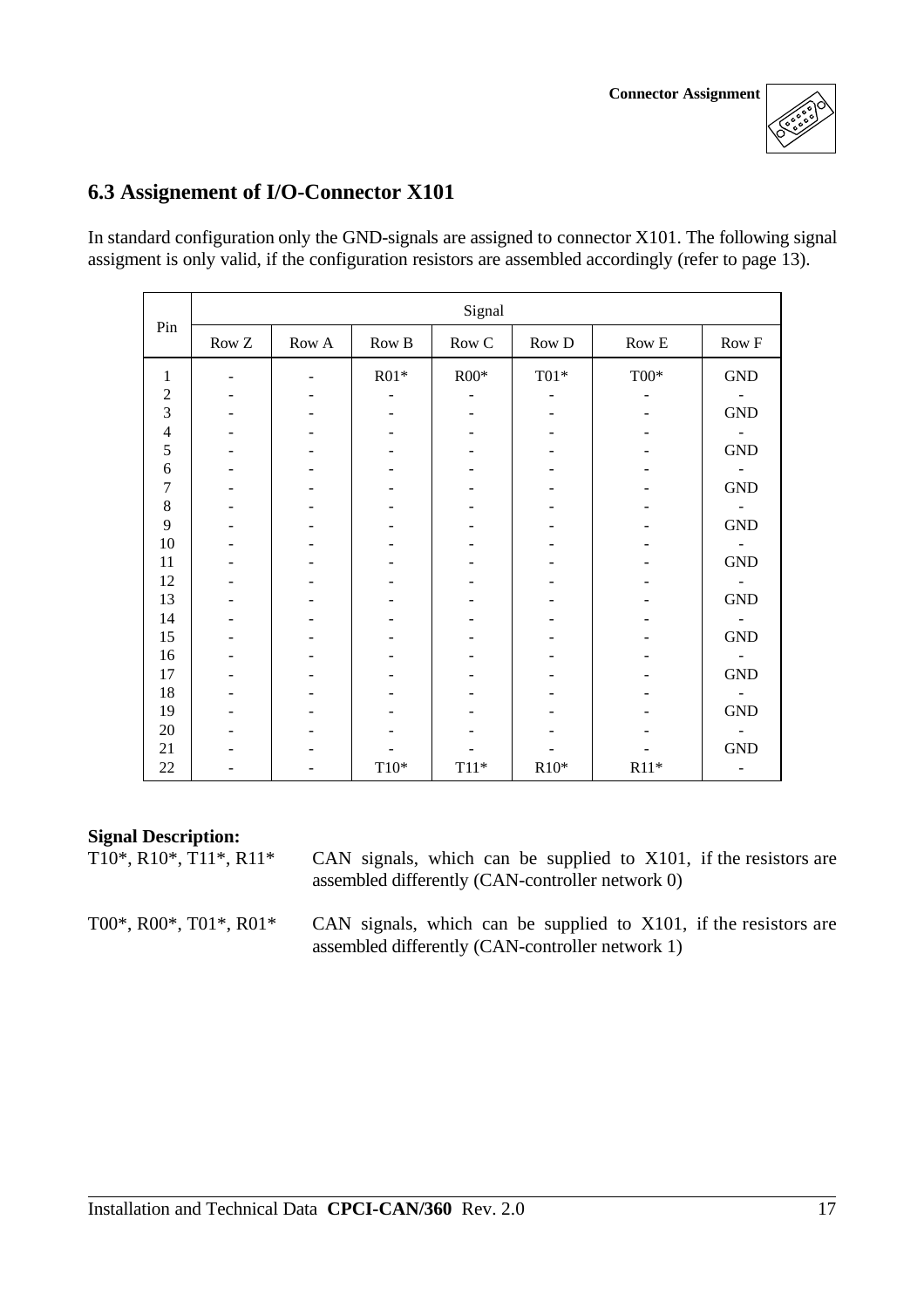This page is intentionally left blank.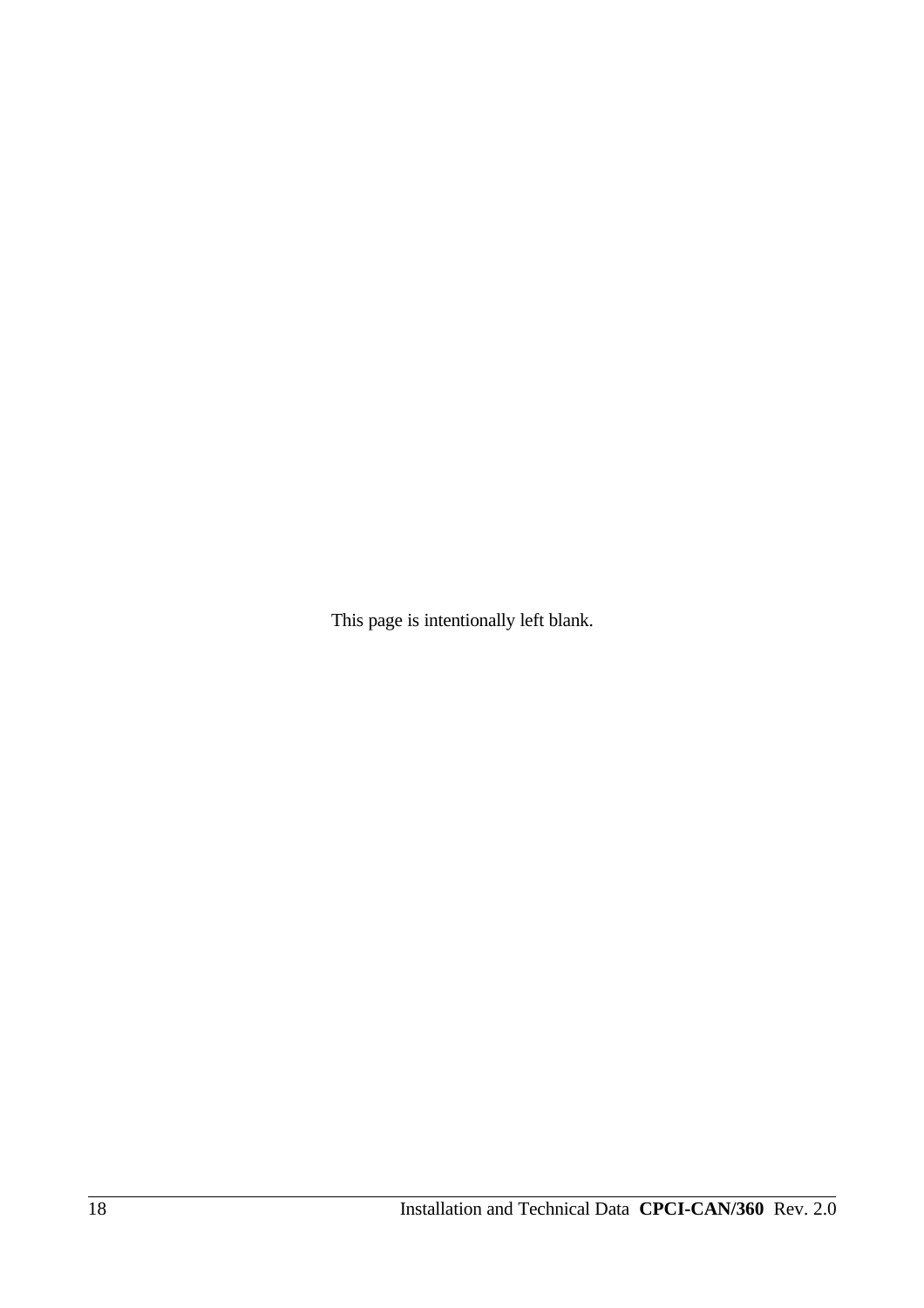

# **7. Correctly Wiring Electrically Insulated CAN Networks**

Generally all instructions applying for wiring regarding an electromagnetic compatible installation, wiring, cross sections of wires, material to be used, minimum distances, lightning protection, etc. have to be followed.

The following **general rules** for the CAN wiring must be followed:

| 1. | A CAN net must not branch (exception: short dead-end feeders) and has to be terminated<br>by the wave impedance of the wire (generally 120 $\Omega$ ±10%) at both ends (between the<br>signals CAN L and CAN H and not at GND)! |  |  |
|----|---------------------------------------------------------------------------------------------------------------------------------------------------------------------------------------------------------------------------------|--|--|
| 2. | A CAN data wire requires two twisted wires and a wire to conduct the reference potential<br>(CAN GND)!<br>For this the shield of the wire should be used!                                                                       |  |  |
| 3. | The reference potential CAN GND has to be connected to the earth potential (PE) at one<br>point. Exactly one connection to earth has to be established!                                                                         |  |  |
| 4. | The bit rate has to be adapted to the wire length.                                                                                                                                                                              |  |  |
| 5. | Dead-end feeders have to kept as short as possible $(l < 0.3$ m)!                                                                                                                                                               |  |  |
| 6. | When using double shielded wires the external shield has to be connected to the earth<br>potential (PE) at one point. There must be not more than one connection to earth.                                                      |  |  |
| 7. | A suitable type of wire (wave impedance ca. 120 $\Omega$ ±10%) has to be used and the voltage<br>loss in the wire has to be considered!                                                                                         |  |  |
| 8. | CAN wires should not be laid directly next to disturbing sources. If this cannot be avoided,<br>double shielded wires are preferable.                                                                                           |  |  |



**Figure:** Structure and connection of wire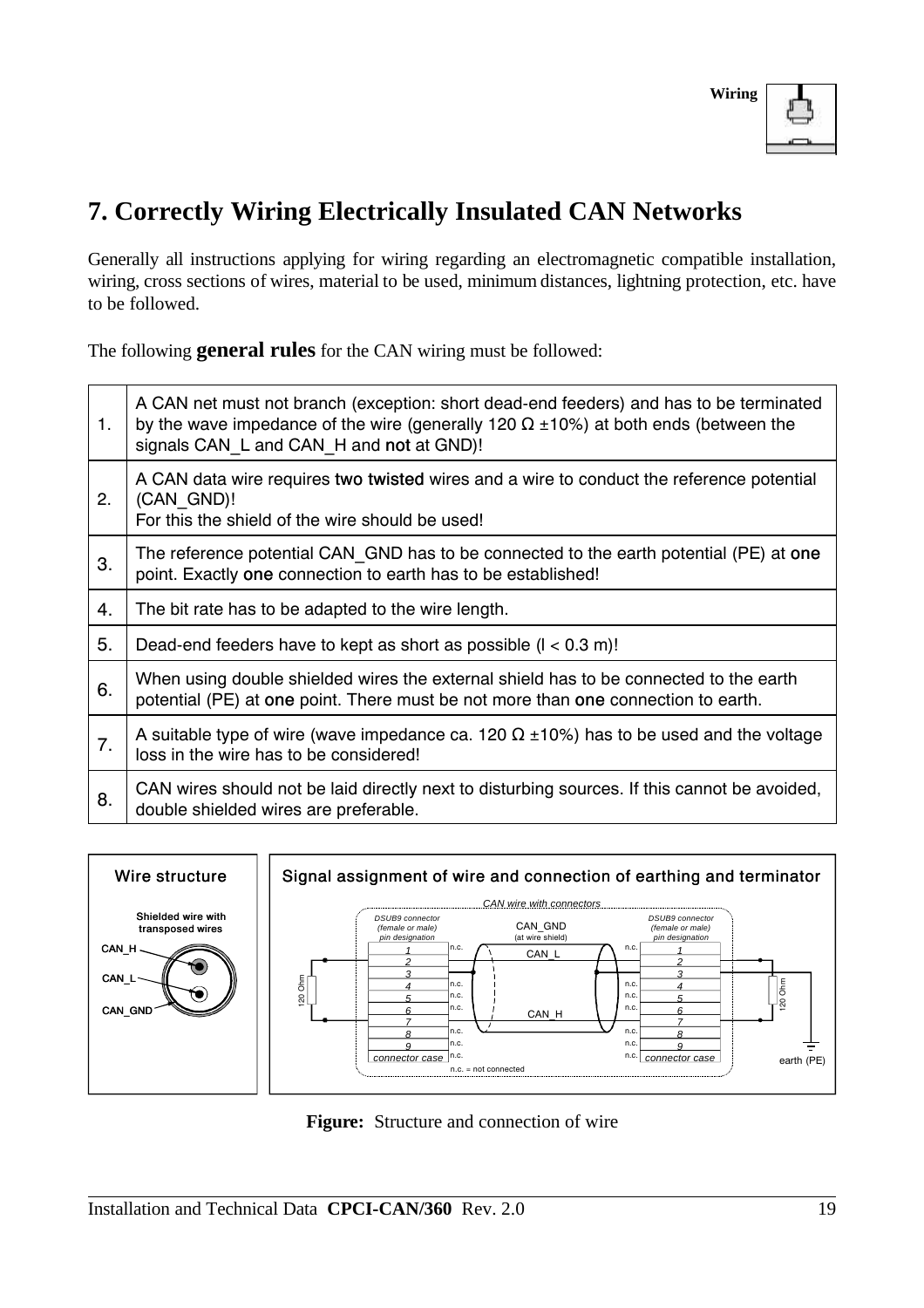

# **Cabling**

 $\overline{O}$  for devices which have only one CAN connector use T-connector and dead-end feeder (shorter than 0.3 m) (available as accessory)



**Figure:** Example for correct wiring (when using single shielded wires)

# **Terminal Resistance**

- $\bigcirc$  use **external** terminator, because this CAN later be found again more easily!
- $\bigcirc$  9-pin DSUB terminator with male and female contacts and earth terminal are available as accessories

# **Earthing**

- $\overline{O}$  CAN GND has to be conducted in the CAN wire, because the individual esd modules are electrically insulated from each other!
- è CAN\_GND has to be connected to the earth potential (PE) at **exactly one** point in the net!
- $\overline{O}$  each CAN user without electrically insulated interface works as an earthing, therefore: do not connect more than one user without potential separation!
- $\overline{O}$  Earthing CAN e.g. be made at a connector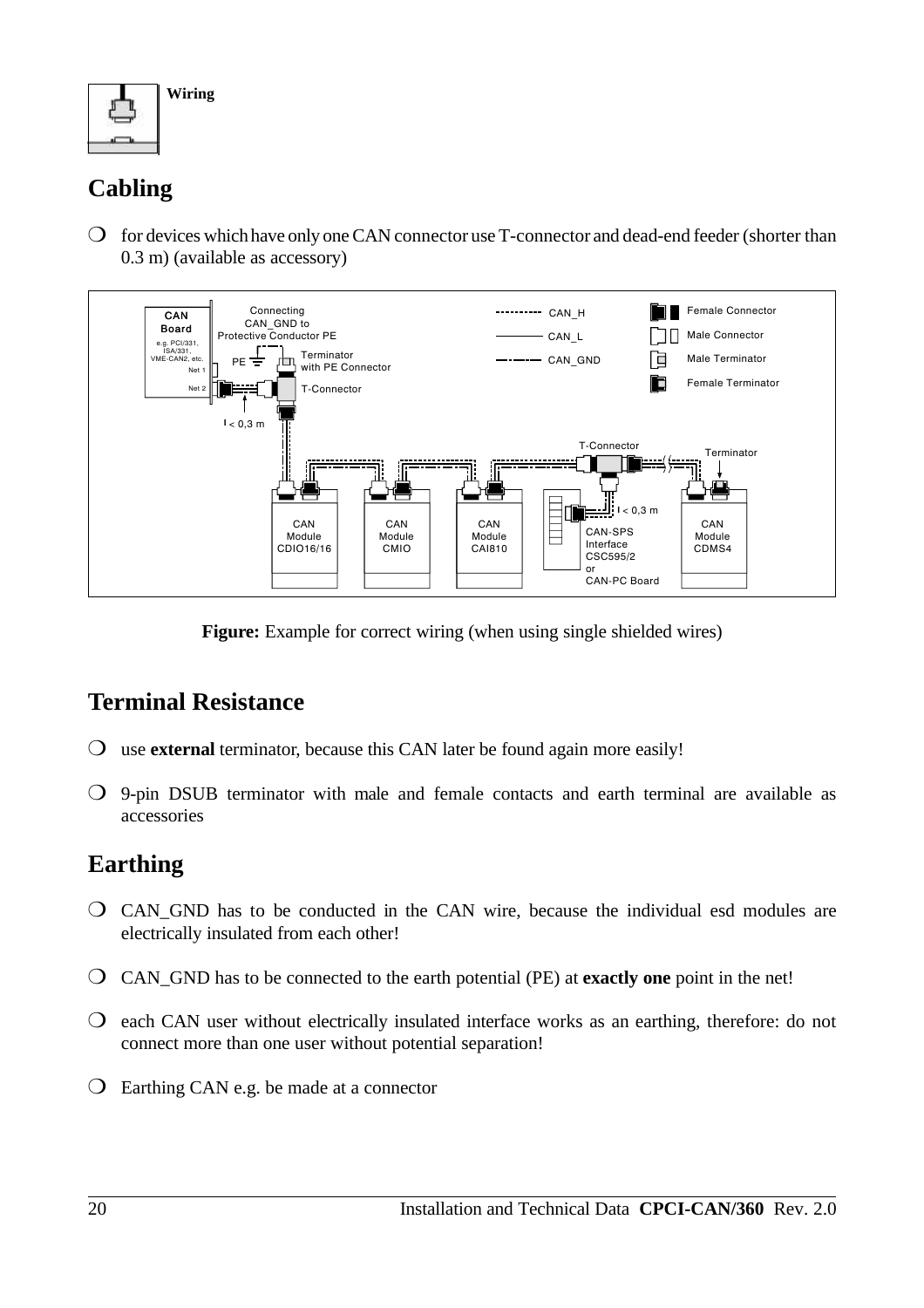# **Wire Length**

 $\bigcirc$  Optical couplers are delaying the CAN signals. By using fast optical couplers and testing each board at 1 Mbit/s, however, esd CAN guarantee a reachable length of 37 m at 1 Mbit/s for most esd CAN modules within a closed net without impedance disturbances like e.g. longer dead-end feeders. (Exception: CAN-CBM-DIO8,-AI4 and AO4 (these modules work only up to 10 mwith1 Mbit/s))

| Bit rate<br>[kbit/s] | Typical values of reachable<br>wire length with esd<br>interface $l_{\text{max}}$ [m] | <b>CiA</b> recommendations<br>$(07/95)$ for reachable wire<br>lengths $l_{\min}$ [m] |
|----------------------|---------------------------------------------------------------------------------------|--------------------------------------------------------------------------------------|
| 1000                 | 37                                                                                    | 25                                                                                   |
| 800                  | 59                                                                                    | 50                                                                                   |
| 666.6                | 80                                                                                    |                                                                                      |
| 500                  | 130                                                                                   | 100                                                                                  |
| 333.3                | 180                                                                                   |                                                                                      |
| 250                  | 270                                                                                   | 250                                                                                  |
| 166                  | 420                                                                                   |                                                                                      |
| 125                  | 570                                                                                   | 500                                                                                  |
| 100                  | 710                                                                                   | 650                                                                                  |
| 66.6                 | 1000                                                                                  |                                                                                      |
| 50                   | 1400                                                                                  | 1000                                                                                 |
| 33.3                 | 2000                                                                                  |                                                                                      |
| 20                   | 3600                                                                                  | 2500                                                                                 |
| 12.5                 | 5400                                                                                  |                                                                                      |
| 10                   | 7300                                                                                  | 5000                                                                                 |

**Table:** Reachable wire lengths depending on the bit rate when using esd-CAN interfaces

# **Examples for Suitable Types of Wire**

| <b>Manufacturer</b>                                                       | Type of wire                                                                                                                                                         | <b>Manufacturer</b>                                      | Type of wire                                                                     |
|---------------------------------------------------------------------------|----------------------------------------------------------------------------------------------------------------------------------------------------------------------|----------------------------------------------------------|----------------------------------------------------------------------------------|
| U.I. LAPP GmbH & Co. KG<br>Schulze-Delitzsch-Straße 25<br>70565 Stuttgart | UNITRONIC ®-BUS LD.<br>UNITRONIC ®-BUS FD P LD                                                                                                                       | Alcatel Kabelmetal<br>Kabelkamp 20<br>30179 Hannover     | DUE 4401, DUE 4001,<br><b>DUE 4402</b>                                           |
| metrofunk<br><b>KABEL-UNION GmbH</b><br>Postfach 410109<br>12111 Berlin   | LiYCY 2 x 0,38 mm <sup>2</sup> , LiYCY 2 x 0,5 mm <sup>2</sup> ,<br>LiYCY 2 x 0.75 mm <sup>2</sup> . LiYCY 2 x 1.0 mm <sup>2</sup> .<br>1P x AWG 22 C, 1P x AWG 20 C | ConCab Kabel GmbH<br>Außerer Eichwald<br>74535 Mainhardt | $1 \times 2 \times 0.22$ mm <sup>2</sup><br>Order no.: 93022016<br>(UL approved) |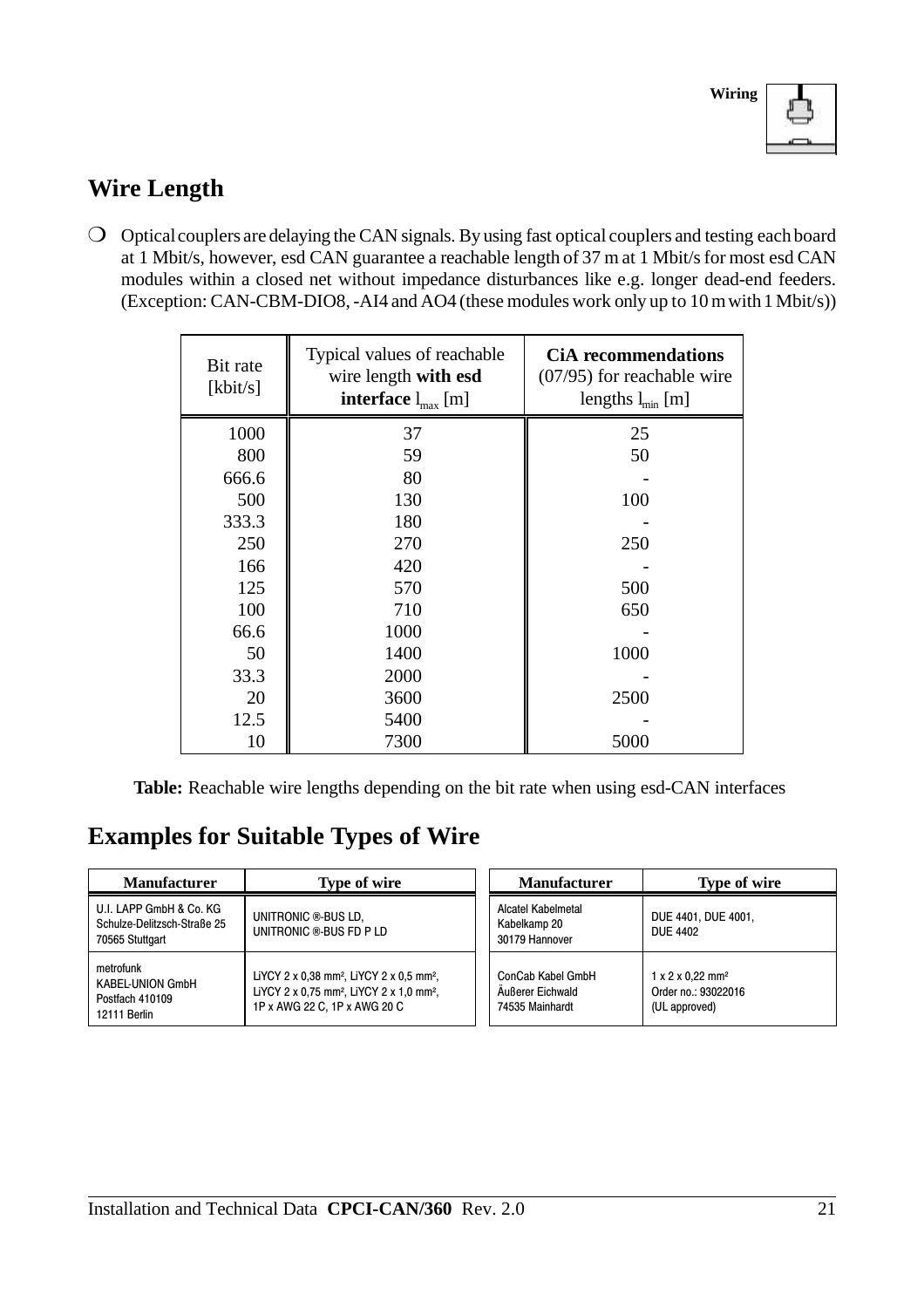

This page is intentionally left blank.